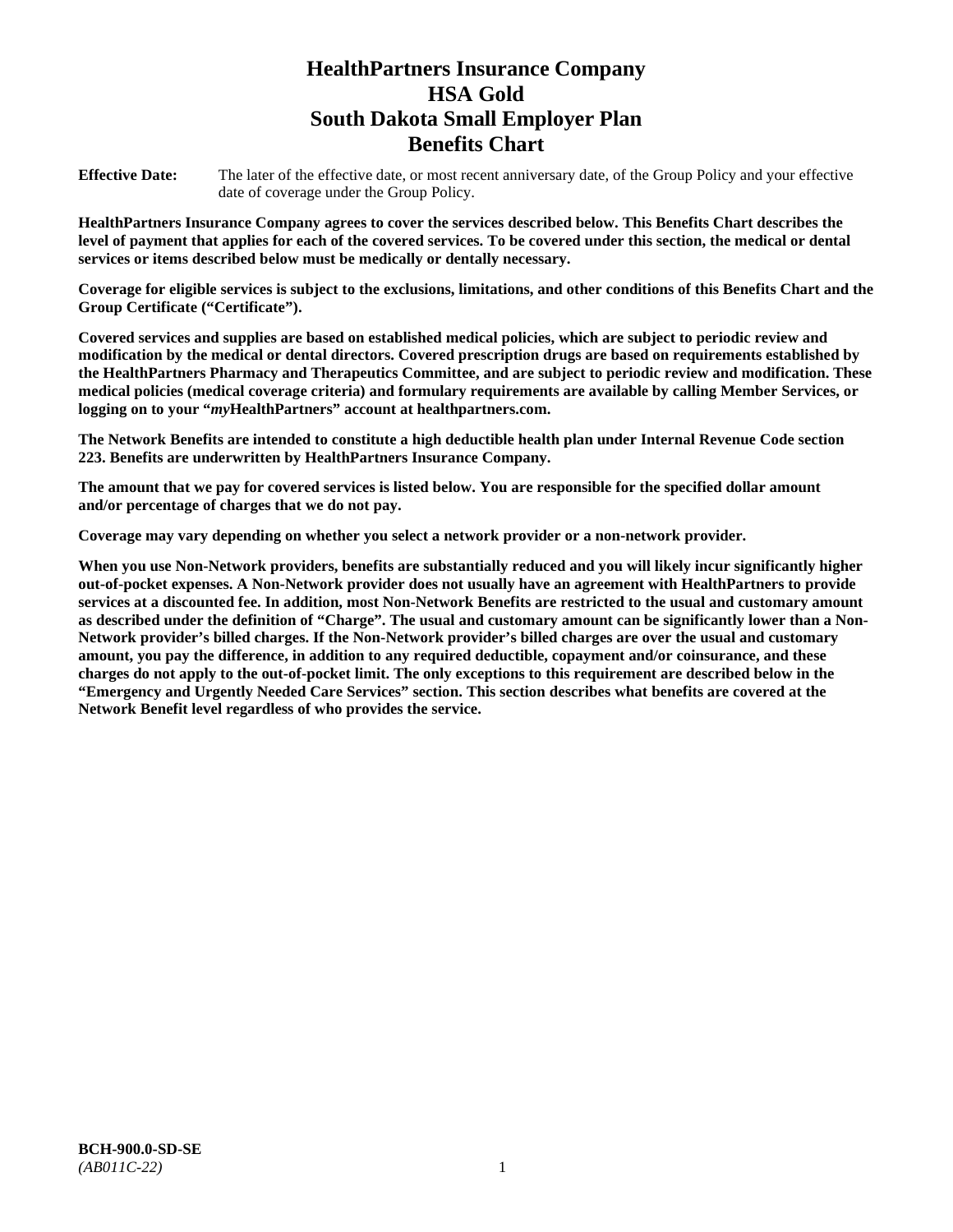# **These definitions apply to this Benefits Chart. They also apply to the Certificate.**

| <b>Biosimilar Drug:</b> | A prescription drug, approved by the Food and Drug Administration (FDA), that the FDA<br>has determined is biosimilar to and interchangeable with a biological brand name drug.<br>Biosimilar drugs are not considered generic drugs and are not covered under the generic<br>drug benefit.                                                                                                                                                                                                                                                                                                                                         |
|-------------------------|-------------------------------------------------------------------------------------------------------------------------------------------------------------------------------------------------------------------------------------------------------------------------------------------------------------------------------------------------------------------------------------------------------------------------------------------------------------------------------------------------------------------------------------------------------------------------------------------------------------------------------------|
| <b>Brand Name Drug:</b> | A prescription drug, approved by the Food and Drug Administration (FDA), that is<br>manufactured, sold, or licensed for sale under a trademark by the pharmaceutical company<br>that originally researched and developed the drug. Brand name drugs have the same active-<br>ingredient formula as the generic version of the drug. However, generic drugs are<br>manufactured and sold by other drug manufacturers and are generally not available until<br>after the patent on the brand name drug has expired. A few brand name drugs may be<br>covered at the generic drug benefit level if this is indicated on the Formulary. |
| <b>Calendar Year:</b>   | This is the 12-month period beginning 12:01 A.M. Central Time, on January 1, and ending<br>12:00 A.M. Central Time of the next following December 31.                                                                                                                                                                                                                                                                                                                                                                                                                                                                               |
| <b>Charge:</b>          | For covered services delivered by a network provider this is the provider's discounted<br>charge for a given medical/surgical service, procedure or item.                                                                                                                                                                                                                                                                                                                                                                                                                                                                           |
|                         | For covered services delivered by non-network providers, a contracted rate may apply if<br>such arrangement is available to HealthPartners.                                                                                                                                                                                                                                                                                                                                                                                                                                                                                         |
|                         | For the usual and customary charge for covered services delivered by non-network<br>providers, our payment is calculated using one of the following options to be determined at<br>HealthPartners' discretion: 1) a percentage of the Medicare fee schedule; 2) a comparable<br>schedule if the service is not on the Medicare fee schedule; or 3) a commercially<br>reasonable rate for such service.                                                                                                                                                                                                                              |
|                         | The usual and customary charge is the maximum amount allowed that we consider in the<br>calculation of the payment of charges incurred for certain covered services. You must pay<br>for any charges above the usual and customary charge, and they do not apply to the Out-of-<br>Pocket Limit.                                                                                                                                                                                                                                                                                                                                    |
|                         | A charge is incurred for covered ambulatory medical and surgical services, on the date the<br>service or item is provided. A charge is incurred for covered inpatient services, on the date<br>of admission to a hospital. To be covered, a charge must be incurred on or after your<br>effective date and on or before the termination date.                                                                                                                                                                                                                                                                                       |
| Copayment/Coinsurance:  | The specified dollar amount, or percentage, of charges incurred for covered services, which<br>we do not pay, but which you must pay, each time you receive certain medical services,<br>procedures or items. Our payment for those covered services or items begins after the<br>copayment or coinsurance is satisfied. Covered services or items requiring a copayment or<br>coinsurance are specified in this Benefits Chart.                                                                                                                                                                                                    |
|                         | For services provided by a network provider:                                                                                                                                                                                                                                                                                                                                                                                                                                                                                                                                                                                        |
|                         | An amount which is listed as a flat dollar copayment is applied to a network provider's<br>discounted charges for a given service. However, if the network provider's discounted<br>charge for a service or item is less than the flat dollar copayment, you will pay the network<br>provider's discounted charge. An amount which is listed as a percentage of charges or<br>coinsurance is based on the network provider's discounted charges, calculated at the time<br>the claim is processed, which may include an agreed upon fee schedule rate for case rate or<br>withhold arrangements.                                    |
|                         | For services provided by a non-network provider:                                                                                                                                                                                                                                                                                                                                                                                                                                                                                                                                                                                    |
|                         | Any copayment or coinsurance is applied to the lesser of the provider's charges or the<br>usual and customary charge for a service.                                                                                                                                                                                                                                                                                                                                                                                                                                                                                                 |
|                         | A copayment or coinsurance is due at the time a service is provided, or when billed by the<br>provider. The copayment or coinsurance applicable for a scheduled visit with a network<br>provider will be collected for each visit, late cancellation and failed appointment.                                                                                                                                                                                                                                                                                                                                                        |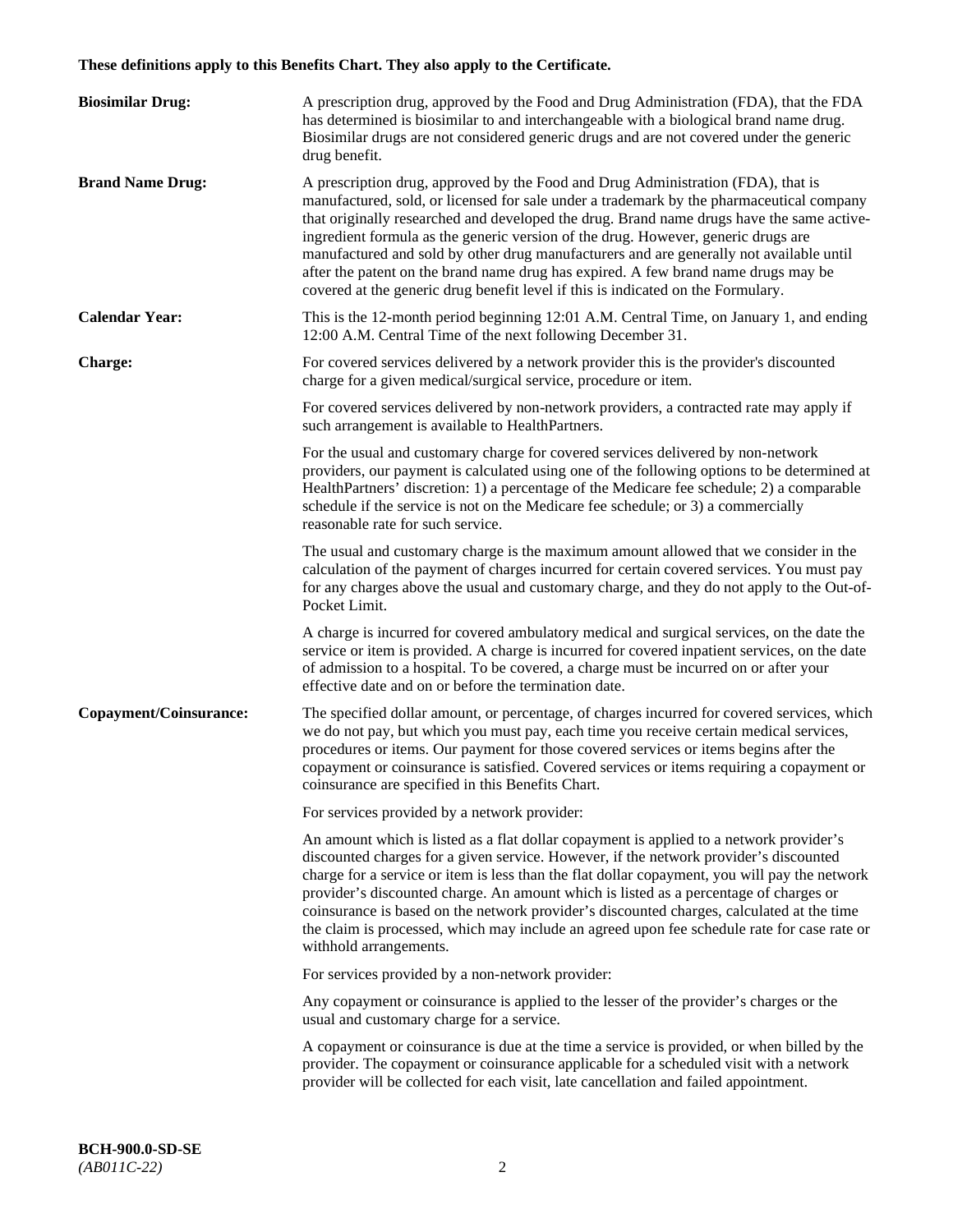| Deductible:                      | The specified dollar amount of charges incurred for covered services, which we do not pay,<br>but an enrollee or a family has to pay first in a calendar year. Our payment for those<br>services or items begins after the deductible is satisfied. If you have a family deductible,<br>each individual family member may only contribute up to the individual deductible amount<br>toward the family deductible. An individual's copayments and coinsurance do not apply<br>toward the family deductible. For Network Benefits, your family deductible will follow the<br>family deductible for the highest Benefit Level in which any family member is enrolled<br>during that calendar year. For network providers, the amount of the charges that apply to<br>the deductible are based on the network provider's discounted charges, calculated at the<br>time the claim is processed, which may include an agreed upon fee schedule rate for case<br>rate or withhold arrangements. For non-network providers, the amount of charges that<br>apply to the deductible are the lesser of the provider's charges or the usual and customary<br>charge for a service. |
|----------------------------------|------------------------------------------------------------------------------------------------------------------------------------------------------------------------------------------------------------------------------------------------------------------------------------------------------------------------------------------------------------------------------------------------------------------------------------------------------------------------------------------------------------------------------------------------------------------------------------------------------------------------------------------------------------------------------------------------------------------------------------------------------------------------------------------------------------------------------------------------------------------------------------------------------------------------------------------------------------------------------------------------------------------------------------------------------------------------------------------------------------------------------------------------------------------------|
|                                  | Any amounts paid or reimbursed by a third party, including, but not limited to: point of<br>service rebates, manufacturer coupons, manufacturer debit cards or other forms of direct<br>reimbursement to an Insured for a product or service, will not apply toward the deductible,<br>to the extent permitted under state and federal law.                                                                                                                                                                                                                                                                                                                                                                                                                                                                                                                                                                                                                                                                                                                                                                                                                            |
|                                  | Your plan has an embedded deductible. This means once an Insured meets the individual<br>deductible, the plan begins paying benefits for that person. If two or more members of the<br>family meet the family deductible, the plan begins paying benefits for all members of the<br>family, regardless of whether each Insured has met the individual deductible. However, an<br>Insured may not contribute more than the individual deductible toward the family<br>deductible.                                                                                                                                                                                                                                                                                                                                                                                                                                                                                                                                                                                                                                                                                       |
|                                  | All services are subject to the deductible unless otherwise indicated below in this Benefits<br>Chart.                                                                                                                                                                                                                                                                                                                                                                                                                                                                                                                                                                                                                                                                                                                                                                                                                                                                                                                                                                                                                                                                 |
| <b>Formulary:</b>                | This is a current list, which may be revised from time to time, of prescription drugs,<br>medications, equipment and supplies covered by us as indicated in this Benefits Chart<br>which are covered at the highest benefit level. Some drugs on the Formulary may require<br>prior authorization to be covered as formulary drugs. The Formulary, and information on<br>drugs that require prior authorization, are available by calling Member Services, or logging<br>on to your "myHealthPartners" account at healthpartners.com.                                                                                                                                                                                                                                                                                                                                                                                                                                                                                                                                                                                                                                  |
| <b>Generic Drug:</b>             | A prescription drug approved by the Food and Drug Administration (FDA) that the FDA<br>has determined is comparable to a brand name drug product in dosage form, strength, route<br>of administration, quality, intended use and documented bioequivalence. Generally, generic<br>drugs cost less than brand name drugs. Some brand name drugs may be covered at the<br>generic drug benefit level if this is indicated on the Formulary.                                                                                                                                                                                                                                                                                                                                                                                                                                                                                                                                                                                                                                                                                                                              |
| <b>Lifetime Maximum Benefit:</b> | The specified coverage limit actually paid by us for services and/or charges incurred by<br>you for a given procedure or diagnosis. Payment of benefits under this Benefits Chart<br>ceases when that Lifetime Maximum Benefit is reached. You have to pay for subsequent<br>charges.                                                                                                                                                                                                                                                                                                                                                                                                                                                                                                                                                                                                                                                                                                                                                                                                                                                                                  |
| <b>Non-Formulary Drug:</b>       | This is a prescription drug, approved by the Food and Drug Administration (FDA), that is<br>not on the Formulary, is medically necessary and is not investigative or otherwise excluded<br>under the Certificate.                                                                                                                                                                                                                                                                                                                                                                                                                                                                                                                                                                                                                                                                                                                                                                                                                                                                                                                                                      |
| <b>Out-of-Pocket Expenses:</b>   | You pay the specified copayments/coinsurance and deductibles applicable for particular<br>services, subject to the Out-of-Pocket Limit described below. These amounts are in<br>addition to the monthly premium payments.                                                                                                                                                                                                                                                                                                                                                                                                                                                                                                                                                                                                                                                                                                                                                                                                                                                                                                                                              |
| <b>Out-of-Pocket Limit:</b>      | You pay the copayments/coinsurance and deductibles for covered services, to the<br>individual or family Out-of-Pocket Limit. Thereafter we cover 100% of charges incurred<br>for all other covered services, for the rest of the calendar year. You pay amounts greater<br>than the Out-of-Pocket Limit if you exceed any Lifetime Maximum Benefit, or visit or day<br>limits.                                                                                                                                                                                                                                                                                                                                                                                                                                                                                                                                                                                                                                                                                                                                                                                         |
|                                  | Non-Network Benefits above the usual and customary charge (see definition of charge<br>above) do not apply to the Out-of-Pocket Limit.                                                                                                                                                                                                                                                                                                                                                                                                                                                                                                                                                                                                                                                                                                                                                                                                                                                                                                                                                                                                                                 |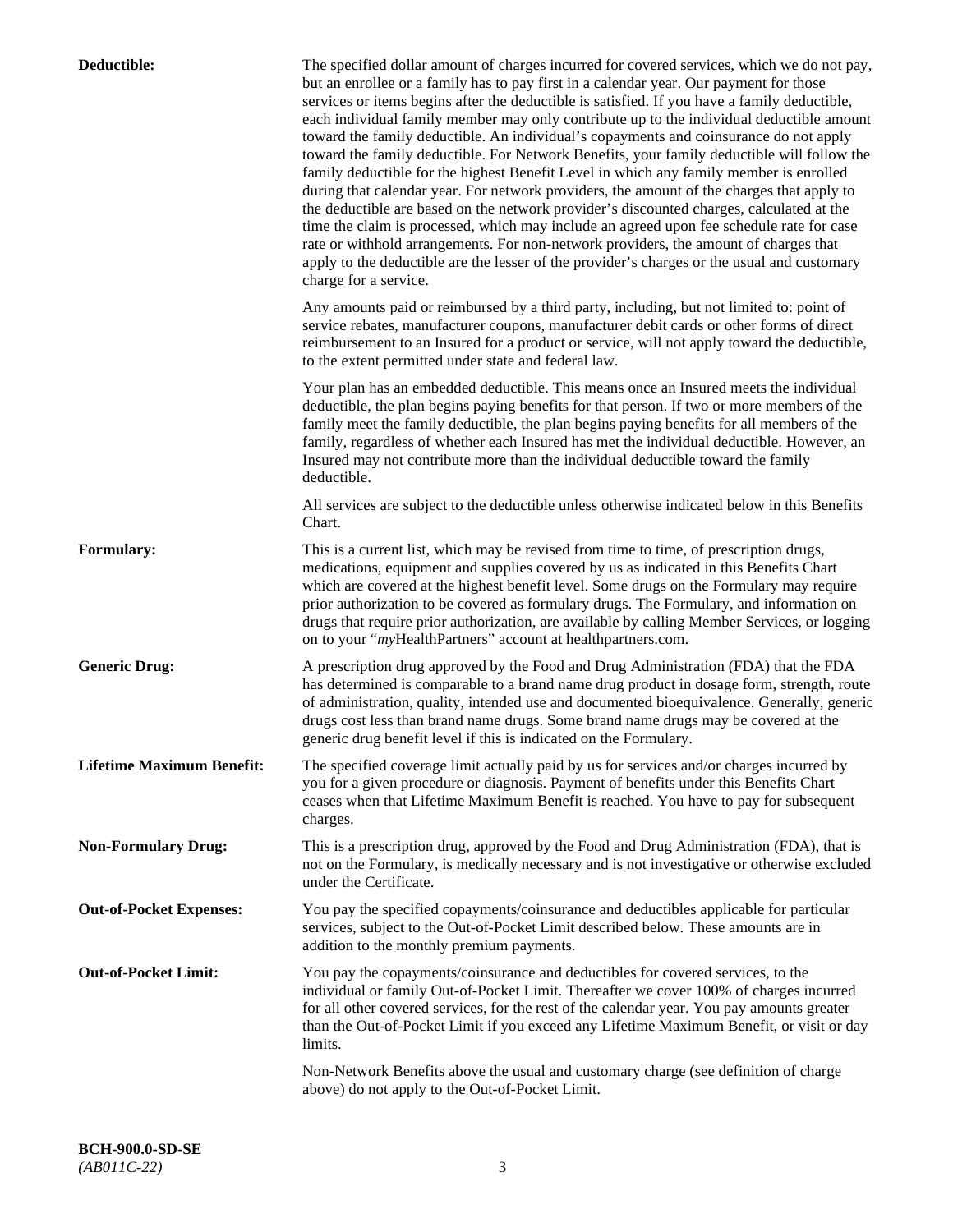|                              | Non-Network Benefits for transplant surgery and bariatric surgery do not apply to the<br>Out-of-Pocket Limit.                                                                                                                                                                                                                                                                                                                                                                                                                         |
|------------------------------|---------------------------------------------------------------------------------------------------------------------------------------------------------------------------------------------------------------------------------------------------------------------------------------------------------------------------------------------------------------------------------------------------------------------------------------------------------------------------------------------------------------------------------------|
|                              | Any amounts paid or reimbursed by a third party, including, but not limited to: point of<br>service rebates, manufacturer coupons, manufacturer debit cards or other forms of direct<br>reimbursement to an Insured for a product or service, will not apply as an out of pocket<br>expense, to the extent permitted under state and federal law.                                                                                                                                                                                     |
|                              | You are responsible to keep track of the out-of-pocket expenses. Contact our Member<br>Services Department for assistance in determining the amount paid by the enrollee for<br>specific eligible services received. Claims for reimbursement under the Out-of-Pocket<br>Limit provisions are subject to the same time limits and provisions described under the<br>"Claims Provisions" section of the Certificate.                                                                                                                   |
| <b>Preventive Drug List:</b> | This is a current list, which may be revised from time to time, of certain formulary<br>preventive prescription drugs and certain diabetic supplies, covered under the Plan as<br>indicated in this Benefits Chart. The Preventive Drug List is available by logging on to<br>your "myHealthPartners" account at healthpartners.com or by calling Member Services.                                                                                                                                                                    |
| <b>Specialty Drug List:</b>  | This is a current list, which may be revised from time to time, of prescription drugs,<br>medications, equipment and supplies, which are typically bio-pharmaceuticals. The<br>purpose of a Specialty Drug List is to facilitate enhanced monitoring of complex therapies<br>used to treat specific conditions. Specialty drugs are covered by us as indicated in this<br>Benefits Chart. The Specialty Drug List is available by calling Member Services, or<br>logging on to your "myHealthPartners" account at healthpartners.com. |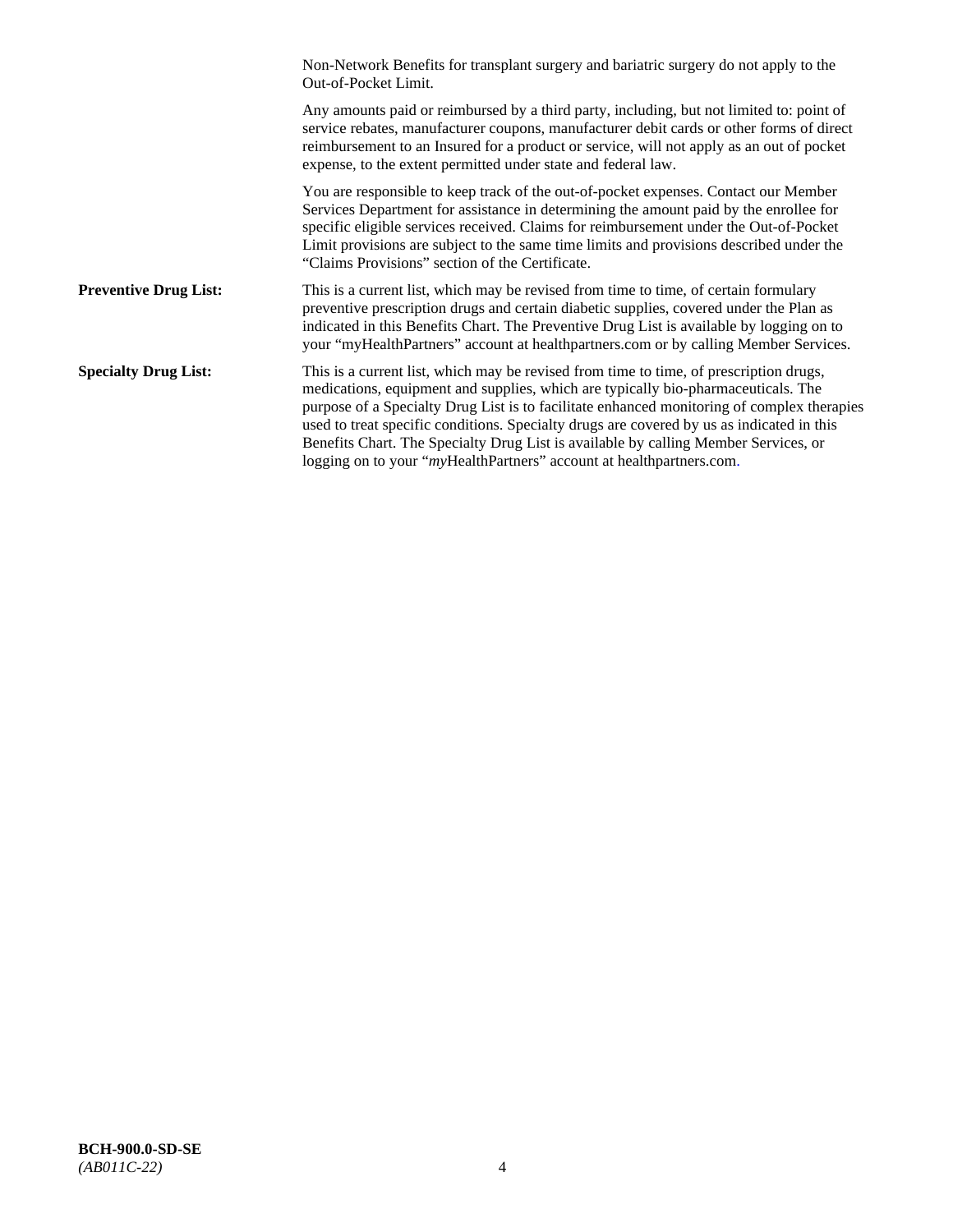# **DEDUCTIBLES, OUT-OF-POCKET LIMITS AND LIFETIME MAXIMUMS**

#### **Individual Calendar Year Deductible**

| <b>Network Benefits</b> | <b>Non-Network Benefits</b> |
|-------------------------|-----------------------------|
| \$3,000                 | \$10,000                    |

#### **Family Calendar Year Deductible**

| <b>Network Benefits</b> | <b>Non-Network Benefits</b> |
|-------------------------|-----------------------------|
| \$6,000                 | \$20,000                    |

Separate deductibles must be satisfied under the Network Benefits and Non-Network Benefits.

Your plan has an embedded deductible. This means once an insured meets the individual deductible, the plan begins paying benefits for that person. If two or more members of the family meet the family deductible, the plan begins paying benefits for all members of the family, regardless of whether each insured has met the individual deductible. However, an insured may not contribute more than the individual deductible toward the family deductible.

Any amounts paid or reimbursed by a third party, including but not limited to: point of service rebates, manufacturer coupons, manufacturer debit cards or other forms of direct reimbursement to an insured for a product or service, will not apply toward the deductible, to the extent permitted under state and federal law.

#### **Individual Calendar Year Out-of-Pocket Limit**

| <b>Network Benefits</b> | <b>Non-Network Benefits</b> |
|-------------------------|-----------------------------|
| \$3,300                 | \$30,000                    |

#### **Family Calendar Year Out-of-Pocket Limit**

| <b>Network Benefits</b> | <b>Non-Network Benefits</b> |
|-------------------------|-----------------------------|
| \$6,600                 | \$60,000                    |

Separate Out-of-Pocket Limits must be satisfied under Network Benefits and Non-Network Benefits.

Non-Network Benefits above the usual and customary charge will not apply toward the individual or family Out-of-Pocket Limit.

Non-Network Benefits for transplant surgery and bariatric surgery do not apply to the Out-of-Pocket Limit.

Any amounts paid or reimbursed by a third party, including, but not limited to: point of service rebates, manufacturer coupons, manufacturer debit cards or other forms of direct reimbursement to an Insured for a product or service, will not apply as an outof-pocket expense, to the extent permitted under state and federal law.

# **Lifetime Maximum Benefit for Bariatric Surgery**

| <b>Network Benefits</b> | <b>Non-Network Benefits</b> |
|-------------------------|-----------------------------|
| Unlimited.              | \$5,000                     |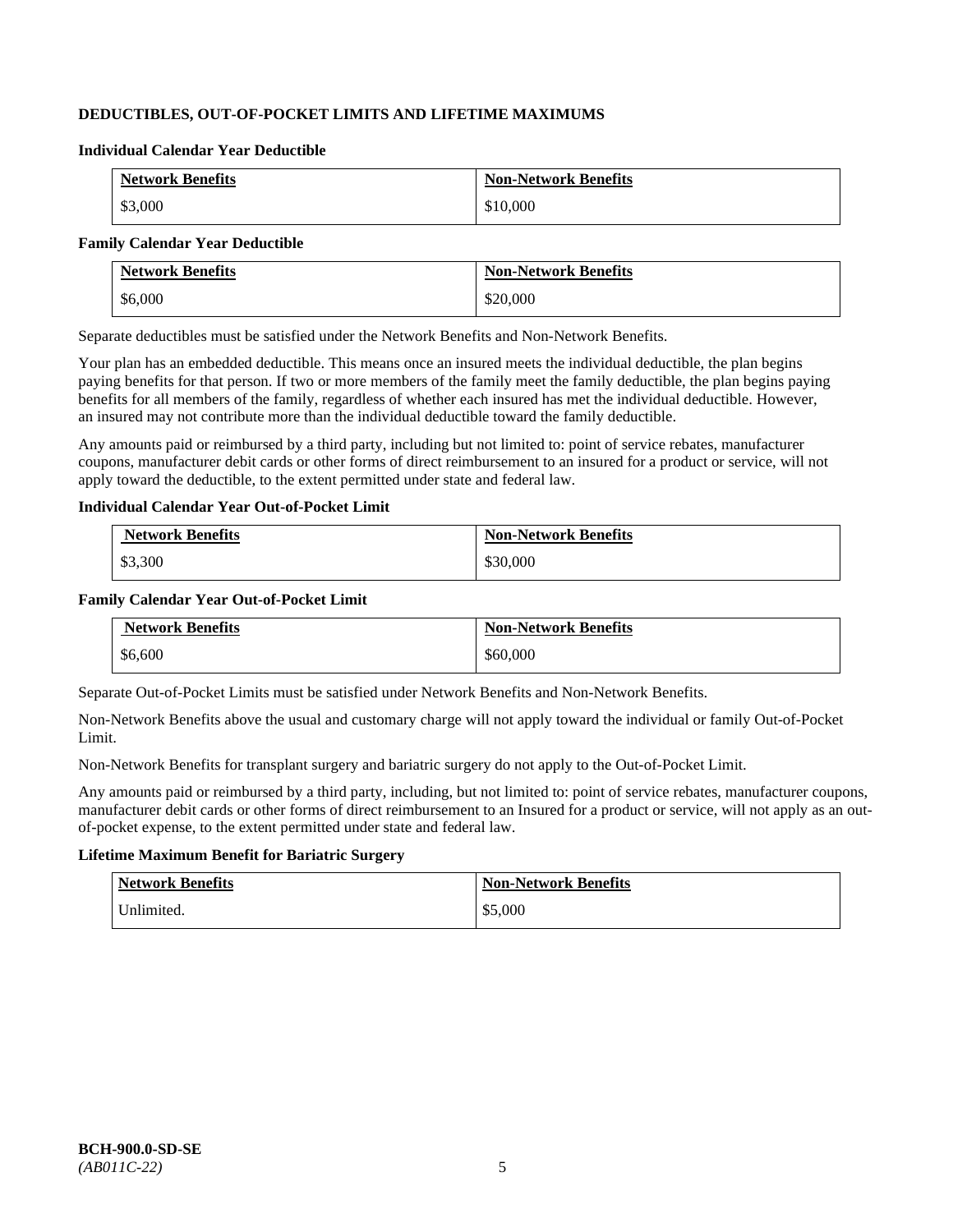# **AMBULANCE AND MEDICAL TRANSPORTATION**

#### **Covered Services:**

We cover ambulance and medical transportation for medical emergencies. We also cover medically necessary, non-emergency medical transportation if it meets our medical coverage criteria. Covered services and supplies are based on established medical policies, which are subject to periodic review and modification by the medical or dental directors. These medical policies (medical coverage criteria) and applicable prior authorization requirements are available by calling Member Services, or logging on to your "*my*HealthPartners" account at [healthpartners.com.](http://healthpartners.com/)

| <b>Network Benefits</b>       | <b>Non-Network Benefits</b> |
|-------------------------------|-----------------------------|
| 100% of the charges incurred. | See Network Benefits.       |

#### **Not Covered:**

• See "Services Not Covered" in the Certificate.

#### **AUTISM SERVICES**

#### **Covered Services:**

We cover Applied Behavioral Analysis (ABA) and Intensive Early Intervention Behavioral Therapy (IEIBT) for treatment of autism spectrum disorders for children under age 18. We have the right to review the treatment that an Insured is receiving not more than once every three months, without a contract stipulating that a more frequent review is necessary.

A person who performs ABA must:

- be licensed by the South Dakota Board of Medical and Osteopathic Examiners or the Board of Examiners of Psychologists and have documented training and competence in applied behavior analysis; or
- be licensed by the South Dakota Board of Social Workers as a licensed behavior analyst.

Physical therapy, occupational therapy and speech therapy are covered under the "Physical Therapy, Occupational Therapy and Speech Therapy" section. Medications are covered under the "Prescription Drug Services" section. Covered services are based on established medical policies, which are subject to periodic review and modification by the medical directors. These medical policies (medical coverage criteria) are available online at [healthpartners.com](http://healthpartners.com/) or by calling Member Services.

Coverage for applied behavior analysis will provide an annual maximum benefit for Network and Non-Network Benefits combined, that may not be less than:

- Through age 6**:** 1,300 hours per calendar year
- Age 7 through age 13**:** 900 hours per calendar year
- Age 14 through age 18**:** 450 hours per calendar year

| <b>Network Benefits</b>       | <b>Non-Network Benefits</b>  |
|-------------------------------|------------------------------|
| 100% of the charges incurred. | 50% of the charges incurred. |

#### **Not Covered:**

• See "Services Not Covered" in the Certificate.

# **BEHAVIORAL HEALTH SERVICES**

#### **Covered Services:**

Covered services are based on established medical policies, which are subject to periodic review and modification by the medical directors. These medical policies (medical coverage criteria) are available by calling Member Services, or logging on to your "*my*HealthPartners" account at [healthpartners.com.](http://healthpartners.com/)

#### **Mental Health Services**

We cover services for mental health diagnoses as described in the Diagnostic and Statistical Manual of Mental Disorders – Fifth Edition (DSM-5) (most recent edition).

**BCH-900.0-SD-SE**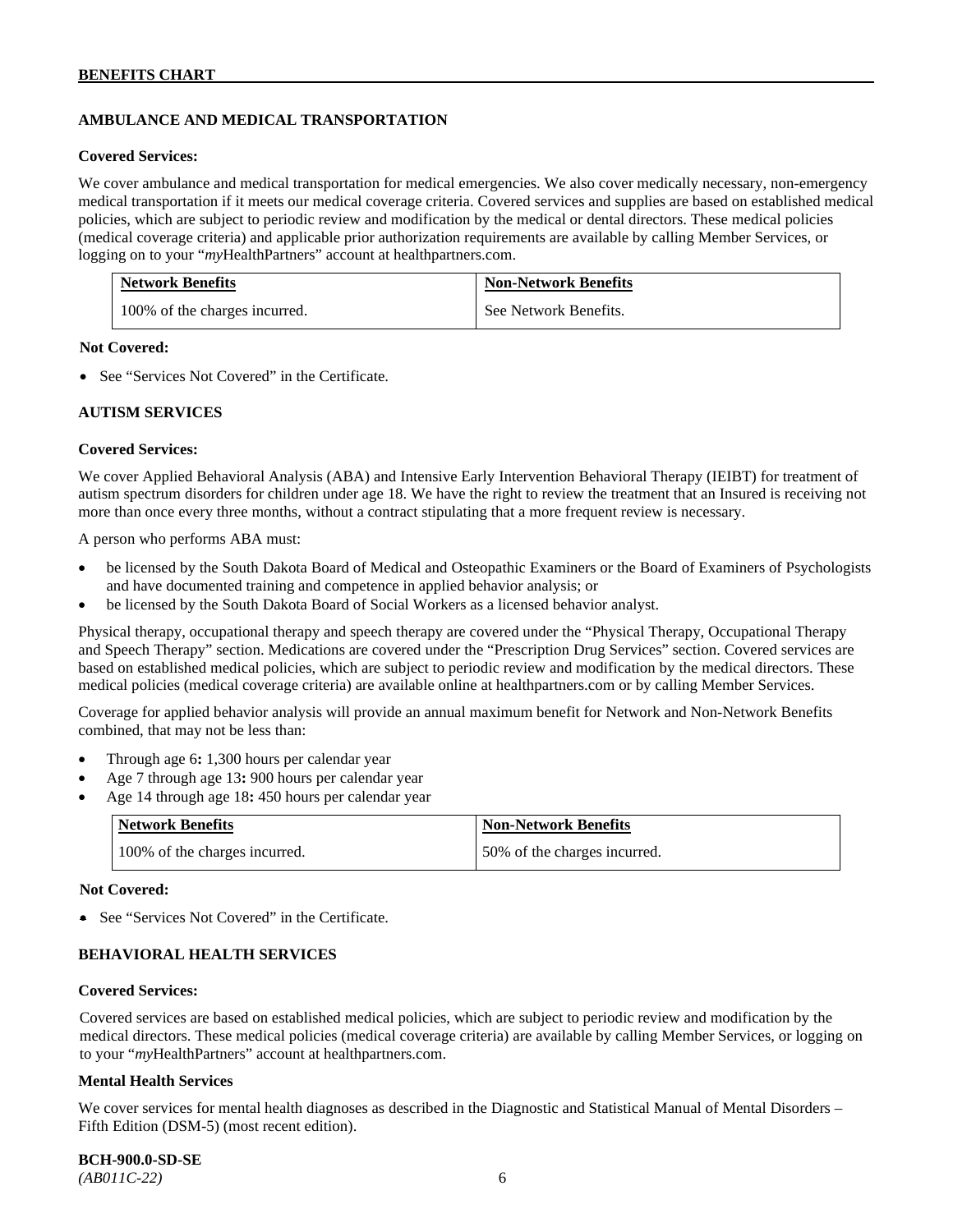**Outpatient services including intensive outpatient and day treatment services:** We cover medically necessary outpatient professional mental health services for evaluation, crisis intervention, and treatment of mental health disorders.

A comprehensive diagnostic assessment will be used as the basis for a determination by a mental health professional, concerning the appropriate treatment and the extent of services required.

Outpatient services we cover for a diagnosed mental health condition include the following:

- Individual, group, family, and multi-family therapy;
- Medication management provided by a physician, certified nurse practitioner, or physician's assistant;
- Psychological testing services for the purposes of determining the differential diagnoses and treatment planning for patients currently receiving behavioral health services;
- Day treatment and intensive outpatient services in a licensed program;
- Partial hospitalization services in a licensed hospital or community mental health center;
- Psychotherapy and nursing services provided in the home if authorized by us; and
- Treatment for gender dysphoria.

| <b>Network Benefits</b>       | <b>Non-Network Benefits</b>  |
|-------------------------------|------------------------------|
| 100% of the charges incurred. | 50% of the charges incurred. |

#### **Group therapy**

| <b>Network Benefits</b>       | <b>Non-Network Benefits</b>  |
|-------------------------------|------------------------------|
| 100% of the charges incurred. | 50% of the charges incurred. |

**Inpatient services, including mental health residential treatment services:** We cover the following:

- Medically necessary inpatient services in a hospital and professional services for treatment of mental health disorders. Medical stabilization is covered under inpatient hospital services in the "Hospital and Skilled Nursing Facility Services" section; and
- Medically necessary mental health residential treatment services. This care must be authorized by us and provided by a hospital or residential behavioral health treatment facility licensed by the local state or Department of Health and Human Services. Services not covered under this benefit include halfway houses, group homes, extended care facilities, shelter services, correctional services, detention services, transitional services, group residential services, foster care services and wilderness programs.

| <b>Network Benefits</b>       | <b>Non-Network Benefits</b>  |
|-------------------------------|------------------------------|
| 100% of the charges incurred. | 50% of the charges incurred. |

#### **Substance use disorder (SUD) services**

We cover medically necessary services for assessments by a licensed alcohol and drug counselor and treatment of substance use disorders as defined in the latest edition of the DSM-5.

**Outpatient services, including intensive outpatient and day treatment services:** We cover medically necessary outpatient professional services for the diagnosis and treatment of substance use disorder. Substance use disorder treatment services must be provided by a program licensed by the local Department of Health and Human Services.

Outpatient services we cover for a diagnosed substance use disorder include the following:

- Individual, group, family, and multi-family therapy provided in an office setting;
- Opiate replacement therapy including methadone and buprenorphine treatment; and
- Day treatment and intensive outpatient services in a licensed program.

| <b>Network Benefits</b>       | <b>Non-Network Benefits</b>  |
|-------------------------------|------------------------------|
| 100% of the charges incurred. | 50% of the charges incurred. |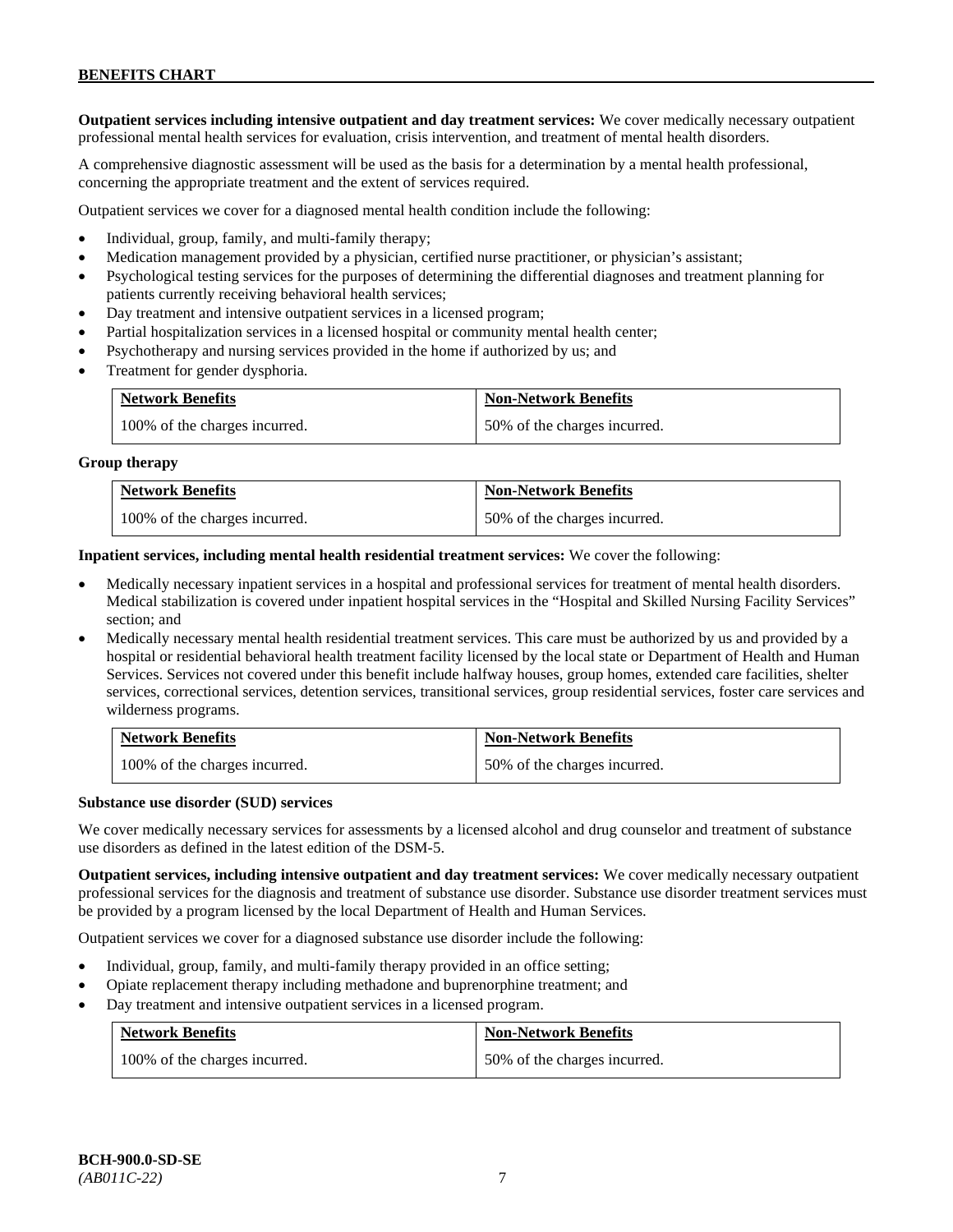**Inpatient services:** We cover the following:

- Medically necessary inpatient services in hospitals and residential primary treatment facilities approved by the State of South Dakota which are carrying out an approved program pursuant to the diagnosis and recommendation of a doctor;
- Services provided in a hospital that is licensed by the local state and accredited by Medicare; and
- Detoxification services in a hospital or community detoxification facility if it is licensed by the State of South Dakota as an approved inpatient alcoholism treatment facility.

| <b>Network Benefits</b>       | <b>Non-Network Benefits</b>  |
|-------------------------------|------------------------------|
| 100% of the charges incurred. | 50% of the charges incurred. |

#### **Not Covered:**

See "Services Not Covered" in the Group Certificate.

# **CHIROPRACTIC SERVICES**

# **Covered Services:**

We cover chiropractic services for rehabilitative care. Chiropractic services are adjustments to any abnormal articulations of the human body, especially those of the spinal column, for the purpose of giving freedom of action to impinged nerves that may cause pain or deranged function.

Massage therapy which is performed in conjunction with other treatment/modalities by a chiropractor, is part of a prescribed treatment plan and is not billed separately is covered.

| <b>Network Benefits</b>       | <b>Non-Network Benefits</b>  |
|-------------------------------|------------------------------|
| 100% of the charges incurred. | 50% of the charges incurred. |

#### **Not Covered:**

- Massage therapy for the purpose of comfort or convenience of the Insured.
- See "Services Not Covered" in the Certificate.

# **CLINICAL TRIALS**

# **Covered Services:**

We cover certain routine services if you participate in a Phase I, Phase II, Phase III or Phase IV clinical trial that is conducted in relation to the prevention, detection, or treatment of cancer or other life-threatening disease or condition as defined in the Affordable Care Act. We cover routine patient costs for services that would be eligible under this Benefits Chart if the service were provided outside of a clinical trial.

| <b>Network Benefits</b>                              | <b>Non-Network Benefits</b>                          |
|------------------------------------------------------|------------------------------------------------------|
| Coverage level is same as corresponding Network      | Coverage level is same as corresponding Non-Network  |
| Benefits, depending on type of service provided such | Benefits, depending on type of service provided such |
| as Office Visits for Illness or Injury, Inpatient or | as Office Visits for Illness or Injury, Inpatient or |
| <b>Outpatient Hospital Services.</b>                 | Outpatient Hospital Services.                        |

# **Not Covered:**

- The investigative item, device or service itself.
- Items or services that are provided solely to satisfy data collection and analysis needs and that are not used in the direct clinical management of the patient.
- A service that is clearly inconsistent with widely accepted and established standards of care for a particular diagnosis.
- See "Services Not Covered" in the Certificate.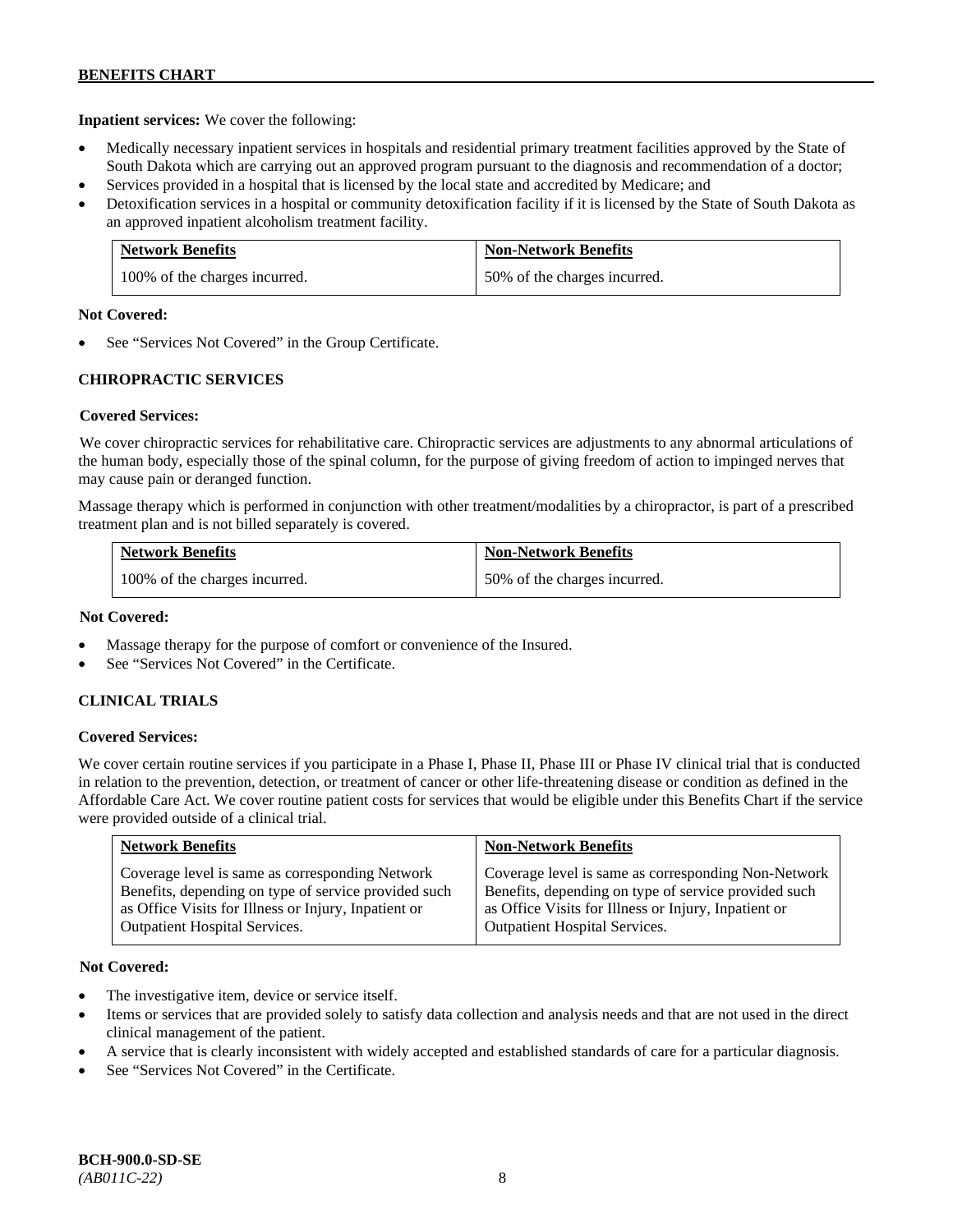# **DENTAL SERVICES**

#### **Covered Services:**

We cover services described below.

**Accidental dental services:** We cover dentally necessary services to treat and restore damage to teeth as a result of an accidental injury. Coverage is for damage caused by external trauma to face and mouth only, not for cracked or broken teeth which result from biting or chewing. We cover restorations, root canals, crowns and replacement of teeth lost that are directly related to the accident in which the Insured was involved. We cover initial exams, x-rays, and palliative treatment including extractions, and other oral surgical procedures directly related to the accident. Subsequent treatment must be initiated within the specified time-frame and must be directly related to the accident.

Full mouth rehabilitation to correct occlusion (bite) and malocclusion (misaligned teeth not due to the accident) are not covered.

When an implant-supported dental prosthetic treatment is pursued, the accidental dental benefit will be applied to the prosthetic procedure. Benefits are limited to the amount that would be paid toward the placement of a removable dental prosthetic appliance that could be used in the absence of implant treatment. Care must be provided or pre-authorized by a HealthPartners dentist.

| Network Benefits              | <b>Non-Network Benefits</b>  |
|-------------------------------|------------------------------|
| 100% of the charges incurred. | 50% of the charges incurred. |

For all accidental dental services, treatment and/or restoration must be initiated within six months of the date of the injury. Coverage is limited to the initial course of treatment and/or initial restoration. Services must be provided within twentyfour months of the date of injury to be covered.

#### **Medical referral dental services**

**Medically necessary outpatient dental services:** We cover medically necessary outpatient dental services. Coverage is limited to dental services required for treatment of an underlying medical condition, e.g., removal of teeth to complete radiation treatment for cancer of the jaw, cysts and lesions.

| <b>Network Benefits</b>       | <b>Non-Network Benefits</b>  |
|-------------------------------|------------------------------|
| 100% of the charges incurred. | 50% of the charges incurred. |

**Medically necessary hospitalization and anesthesia for dental care:** We cover medically necessary hospitalization and anesthesia for dental care. This is limited to charges incurred by an Insured who: (1) is a child under age 14, or (2) is severely disabled or otherwise suffers from a developmental disability as determined by a licensed physician which places that person under at serious risk. The requirement of a hospital setting must be due to an Insured's underlying medical condition. Coverage is limited to facility and anesthesia charges. Anesthesia is covered in a hospital or a dental office. Oral surgeon/dentist professional fees are not covered. Hospitalization required due to the behavior of the Insured or due to the extent of the dental procedure is not covered.

| <b>Network Benefits</b>       | <b>Non-Network Benefits</b> |
|-------------------------------|-----------------------------|
| 100% of the charges incurred. | 50% of the charges incurred |

**Medical complications of dental care:** We cover medical complications of dental care. Treatment must be medically necessary care and related to medical complications of non-covered dental care, including complications of the head, neck, or substructures.

| <b>Network Benefits</b>       | <b>Non-Network Benefits</b>  |
|-------------------------------|------------------------------|
| 100% of the charges incurred. | 50% of the charges incurred. |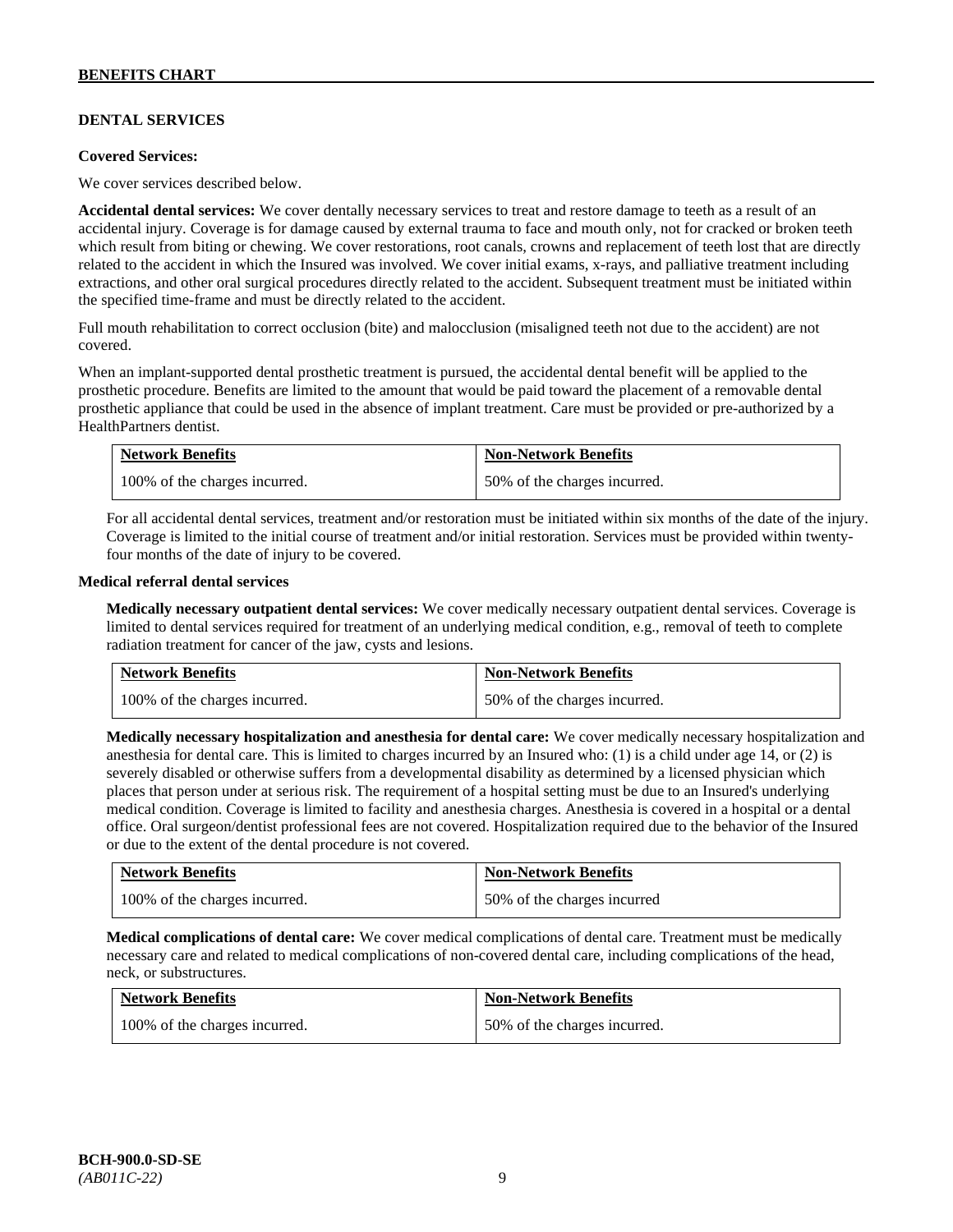**Oral surgery:** We cover oral surgery. Coverage is limited to treatment of medical conditions requiring oral surgery, such as treatment of oral neoplasm, non-dental cysts, fracture of the jaws, trauma of the mouth and jaws, and any other oral surgery procedures provided as medically necessary dental services.

| <b>Network Benefits</b>       | <b>Non-Network Benefits</b>  |
|-------------------------------|------------------------------|
| 100% of the charges incurred. | 50% of the charges incurred. |

**Treatment of cleft lip and cleft palate of a dependent child:** We cover treatment of cleft lip and cleft palate of a dependent child, to the limiting age in the definition of an "Eligible Dependent", including orthodontic treatment and oral surgery directly related to the cleft. Benefits for individuals age 26 up to the limiting age for coverage of the dependent are limited to inpatient or outpatient expenses arising from medical and dental treatment that was scheduled or initiated prior to the dependent turning age 19. Dental services which are not required for the treatment of cleft lip or cleft palate are not covered. If a dependent child covered under the Certificate and Benefits Chart is also covered under a dental plan which includes orthodontic services, that dental plan shall be considered primary for the necessary orthodontic services. Oral appliances are subject to the same copayment, conditions and limitations as durable medical equipment.

| <b>Network Benefits</b>       | <b>Non-Network Benefits</b>  |
|-------------------------------|------------------------------|
| 100% of the charges incurred. | 50% of the charges incurred. |

**Treatment of temporomandibular disorder (TMD) and craniomandibular disorder (CMD):** We cover surgical and nonsurgical treatment of temporomandibular disorder (TMD) and craniomandibular disorder (CMD), which is medically necessary care. Dental services which are not required to directly treat TMD or CMD are not covered.

| <b>Network Benefits</b>       | <b>Non-Network Benefits</b>  |
|-------------------------------|------------------------------|
| 100% of the charges incurred. | 50% of the charges incurred. |

#### **Not Covered:**

- Dental treatment, procedures or services not listed in this Benefits Chart.
- Accident related dental services if treatment is: (1) initiated beyond six months from the date of the injury; (2) received beyond the initial treatment or restoration; or (3) received beyond twenty-four months from the date of injury.
- Oral surgery to remove wisdom teeth, except as stated in the Pediatric Dental amendment.
- Orthognathic treatment or procedures and all related services.
- See "Services Not Covered" in the Certificate.

# **DIABETES AND HYPERTENSION DISEASE MANAGEMENT PROGRAM**

# **Covered Services:**

- If you meet criteria for coverage, you may qualify for the Diabetes and/or Hypertension Disease Management Program.
- The program covers group health coaching which focuses on weight loss, exercise, behavior modification and health education through Omada Health.

| <b>Network Benefits</b>                                     | <b>Non-Network Benefits</b> |
|-------------------------------------------------------------|-----------------------------|
| 100% of the charges incurred.<br>Deductible does not apply. | Not applicable.             |

# **Not Covered:**

See "Services Not Covered" in the Certificate.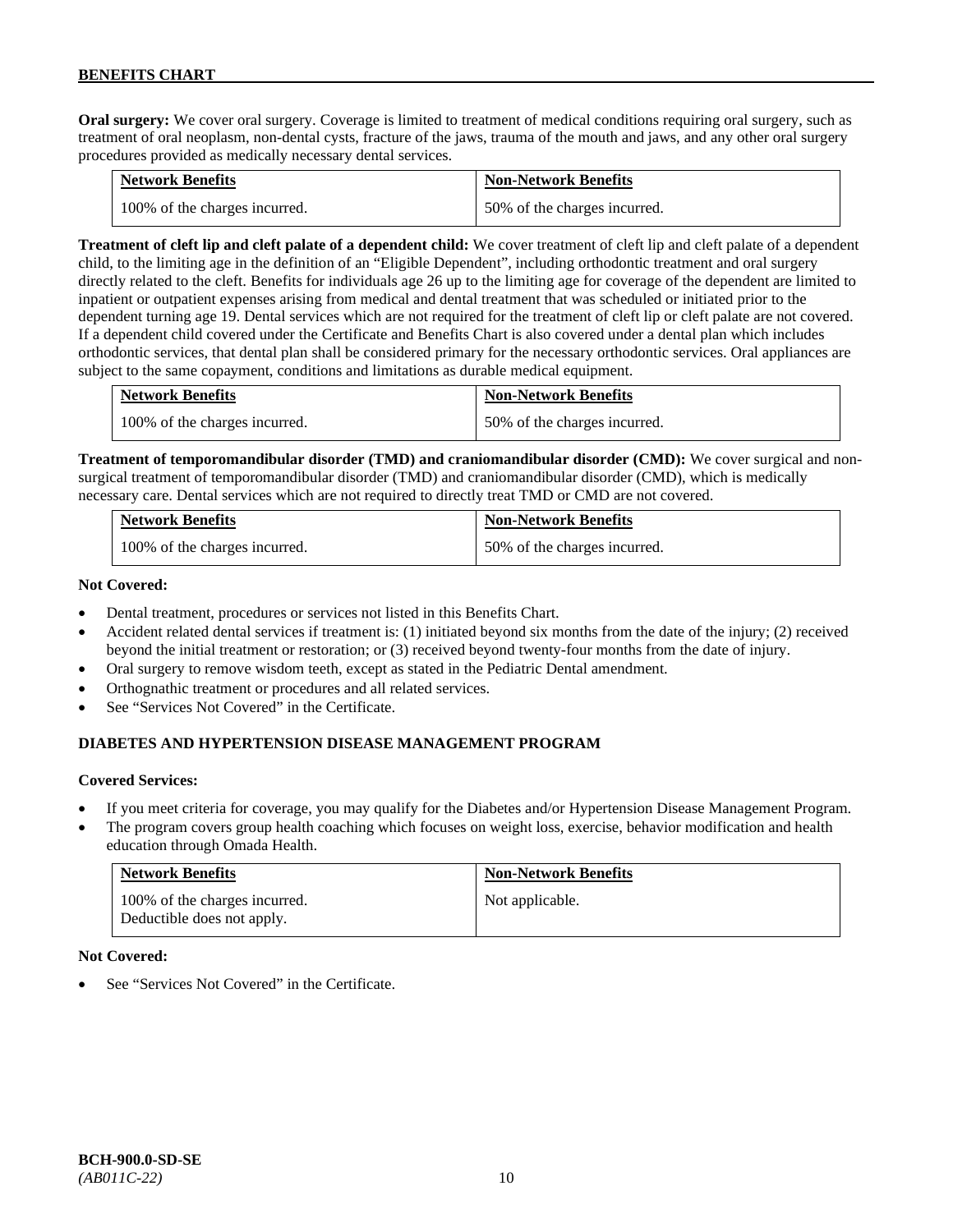# **DIABETIC EQUIPMENT AND SUPPLIES**

#### **Covered Services:**

We cover physician prescribed medically appropriate and necessary drugs and supplies used in the management and treatment of diabetes for insureds with gestational, Type I or Type II diabetes including durable diabetic equipment, measurement and administration aids, and disposable supplies, as described below. Certain items are only covered if your condition meets our coverage criteria and obtained through an authorized vendor. For more information on what we cover and any prior authorization requirements, call Member Services or log on to your "myHealthPartners" account at [healthpartners.com.](http://www.healthpartners.com/)

Insulin and medications for diabetes, including prescribed oral agents for controlling blood sugars and glucagon kits are covered as outpatient drugs under the "Prescription Drug Services" section.

**Pumps and pump supplies.** These include diabetic insulin pumps, diabetic infusion pumps and infusion pump supplies such as infusion sets, tubing, connectors and syringe reservoirs.

Covered insulin pumps that are not available from a DME vendor and only available through a retail pharmacy will be covered as described below. All other insulin pumps, infusion pumps and supplies must be obtained through an authorized durable medical equipment provider and cannot be obtained at a pharmacy.

| <b>Network Benefits</b>                                                                 | <b>Non-Network Benefits</b>  |
|-----------------------------------------------------------------------------------------|------------------------------|
| Pumps received at a pharmacy:<br>100% of the charges incurred.                          | 50% of the charges incurred. |
| Pumps received from a non-pharmacy approved<br>vendor:<br>100% of the charges incurred. |                              |

#### **All other durable equipment and diabetic supplies**

Durable Diabetic Equipment and Supplies. These include continuous glucose monitoring system (CGMS), transmitter, sensors and receivers, diabetic blood glucose monitors and control/calibrating solutions (for checking accuracy or testing equipment and test strips).

Disposable Diabetic Supplies. These are one-time use supplies, including syringes, lancets, lancet devices, blood and urine ketone test strips, and needles.

Certain diabetic supplies and equipment must be purchased at a pharmacy.

| <b>Network Benefits</b>                                                                                                                                                                                                                                                               | <b>Non-Network Benefits</b>  |
|---------------------------------------------------------------------------------------------------------------------------------------------------------------------------------------------------------------------------------------------------------------------------------------|------------------------------|
| If received through a pharmacy:<br>Diabetic supplies on the Preventive Drug List:                                                                                                                                                                                                     | 50% of the charges incurred. |
| Generic formulary drugs from the Preventive Drug List<br>are covered at 100% of the charges incurred. Brand<br>name formulary drugs from the Preventive Drug List<br>are covered at 100% of the charges incurred, subject to<br>your copayment of \$60.<br>Deductible does not apply. |                              |
| All other diabetic supplies purchased at a pharmacy:<br>100% of the charges incurred If received through a<br>non-pharmacy provider:<br>100% of the charges incurred if purchased from an<br>approved vendor.                                                                         |                              |

#### **Limitations:**

- No more than a 93-day supply of diabetic supplies is covered and dispensed at a time.
- We require that certain diabetic supplies and equipment be purchased at a pharmacy.
- Diabetic supplies and equipment are limited to certain models and brands.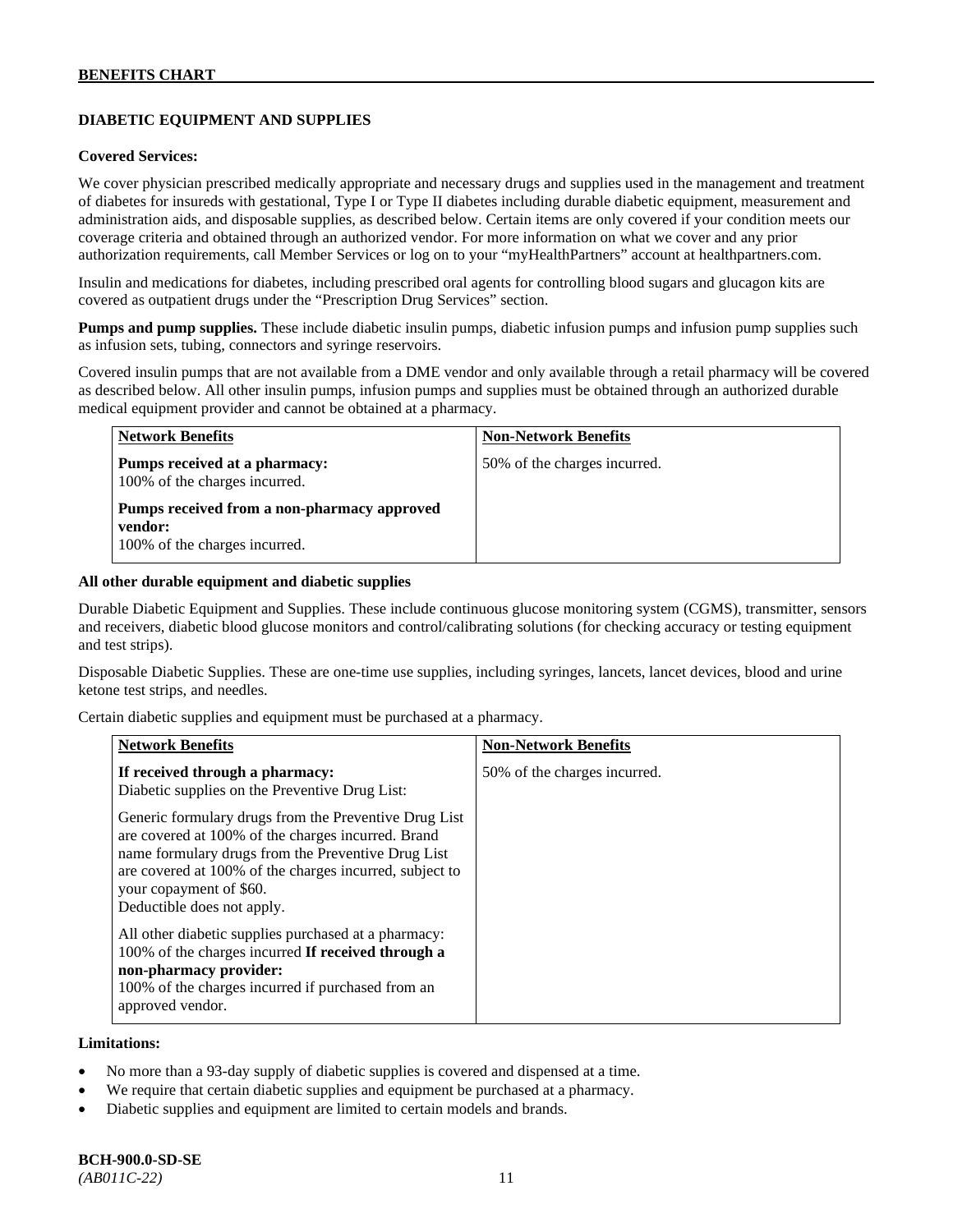- Durable medical equipment and supplies must be obtained from or repaired by approved vendors.
- Covered services and supplies are based on established medical policies which are subject to periodic review and modification by the medical directors. Our coverage policy for diabetic supplies includes information on our required models and brands. These medical policies (medical coverage criteria) are available by calling Member Services, or logging on to your "myHealthPartners" account at [healthpartners.com.](http://www.healthpartners.com/)

# **Not Covered:**

- Replacement or repair of any covered items, if the items are (i) damaged or destroyed by misuse, abuse or carelessness, (ii) lost; or (iii) stolen.
- Duplicate or similar items.
- Labor and related charges for repair of any covered items which are more than the cost of replacement by an approved vendor.
- Batteries for monitors and equipment.
- Sales tax, mailing, delivery charges, service call charges.
- See "Services Not Covered" in the Certificate.

# **DIAGNOSTIC IMAGING SERVICES**

# **Covered Services:**

We cover diagnostic imaging, when ordered by a provider and provided in a clinic or outpatient hospital facility.

We cover services provided in a clinic or outpatient hospital facility. To see the benefit level for inpatient hospital or skilled nursing facility services, see benefits under Inpatient Hospital and Skilled Nursing Facility Services.

# **Outpatient magnetic resonance imaging (MRI) and computed tomography (CT)**

| <b>Network Benefits</b>       | <b>Non-Network Benefits</b>  |
|-------------------------------|------------------------------|
| 100% of the charges incurred. | 50% of the charges incurred. |

# **All other outpatient diagnostic imaging services**

| <b>Network Benefits</b>       | <b>Non-Network Benefits</b>  |
|-------------------------------|------------------------------|
| 100% of the charges incurred. | 50% of the charges incurred. |

#### **Preventive services (MRI/CT procedures are not considered preventive)**

Diagnostic imaging services associated with preventive services are covered at the benefit level shown in the "Preventive Services" section of this Benefits Chart.

# **Not Covered:**

See "Services Not Covered" in the Certificate.

# **DURABLE MEDICAL EQUIPMENT, PROSTHETICS, ORTHOTICS AND SUPPLIES**

# **Covered Services:**

We cover equipment, supplies and services, as described below. Certain items are only covered if your condition meets our coverage criteria. For more information on what we cover and any prior authorization requirements, call Member Services or log on to your "myHealthPartners" account at [healthpartners.com.](http://healthpartners.com/)

- Durable medical equipment, such as wheelchairs, ventilators, oxygen, oxygen equipment, continuous positive airway pressure (CPAP) devices, hospital beds, and related services.
- Prosthetics, including breast prostheses, artificial limbs and artificial eyes, and related supplies.
- Orthotics.
- Medical supplies, including splints, surgical stockings, casts and dressings.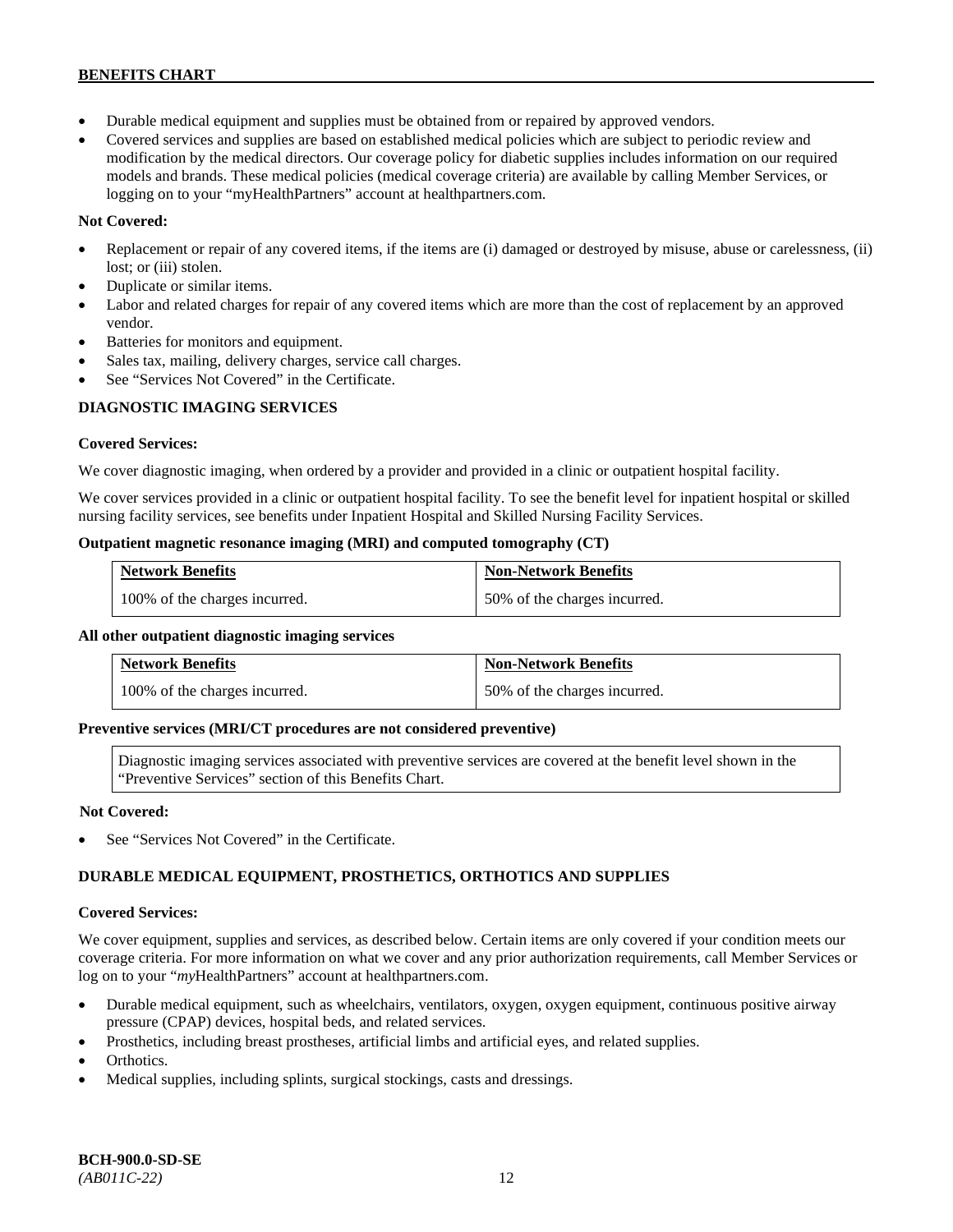- Enteral feedings.
- Special dietary treatment for Phenylketonuria (PKU) and oral amino acid based elemental formula if it meets our medical coverage criteria.

Diabetic equipment and supplies are covered under the "Diabetic Equipment and Supplies" section.

# **Special dietary treatment for phenylketonuria (PKU) if it meets our medical coverage criteria**

We cover testing, diagnosis and treatment of phenylketonuria including dietary management, formulas, case management, intake and screening, assessment, comprehensive care planning and service referral.

| <b>Network Benefits</b>       | <b>Non-Network Benefits</b>  |
|-------------------------------|------------------------------|
| 100% of the charges incurred. | 50% of the charges incurred. |

# **Oral amino acid based elemental formula if it meets our medical coverage criteria**

| <b>Network Benefits</b>       | <b>Non-Network Benefits</b>  |
|-------------------------------|------------------------------|
| 100% of the charges incurred. | 50% of the charges incurred. |

#### **All other durable medical equipment, prosthetics, orthotics and supplies**

| <b>Network Benefits</b>       | <b>Non-Network Benefits</b>  |
|-------------------------------|------------------------------|
| 100% of the charges incurred. | 50% of the charges incurred. |

# **Limitations:**

Coverage of durable medical equipment is limited by the following.

Payment will not exceed the cost of an alternate piece of equipment or service that is effective and medically necessary.

- For prosthetic benefits, other than oral appliances for cleft lip and cleft palate, payment will not exceed the cost of an alternate piece of equipment or service that is effective, medically necessary and enables Insureds to conduct standard activities of daily living.
- We reserve the right to determine if an item will be approved for rental vs. purchase.
- Durable medical equipment and supplies must be obtained from or repaired by approved vendors.
- Covered services and supplies are based on established medical policies which are subject to periodic review and modification by the medical or dental directors. Our coverage policy for diabetic supplies includes information on our required models and brands. These medical policies (medical coverage criteria) are available by calling Member Services, or logging on to your "*my*HealthPartners" account at [healthpartners.com.](http://www.healthpartners.com/)

# **Not Covered:**

Items which are not eligible for coverage include, but are not limited to:

- Replacement or repair of any covered items, if the items are (i) damaged or destroyed by misuse, abuse or carelessness, (ii) lost; or (iii) stolen.
- Duplicate or similar items.
- Labor and related charges for repair of any covered items which are more than the cost of replacement by an approved vendor.
- Sales tax, mailing, delivery charges, service call charges.
- Items which are primarily educational in nature or for hygiene, vocation, comfort, convenience or recreation.
- Communication aids or devices: equipment to create, replace or augment communication abilities including, but not limited to, speech processors, receivers, communication boards, or computer or electronic assisted communication.
- Hearing aids (implantable and external, including osseointegrated or bone anchored) and their fitting. This exclusion does not apply to cochlear implants.
- Eyeglasses, contact lenses and their fitting, measurement and adjustment, except as specifically described in this Benefits Chart.
- Hair prostheses (wigs).
- Household equipment which primarily has customary uses other than medical, such as, but not limited to, exercise cycles, air purifiers, central or unit air conditioners, water purifiers, non-allergenic pillows, mattresses or waterbeds.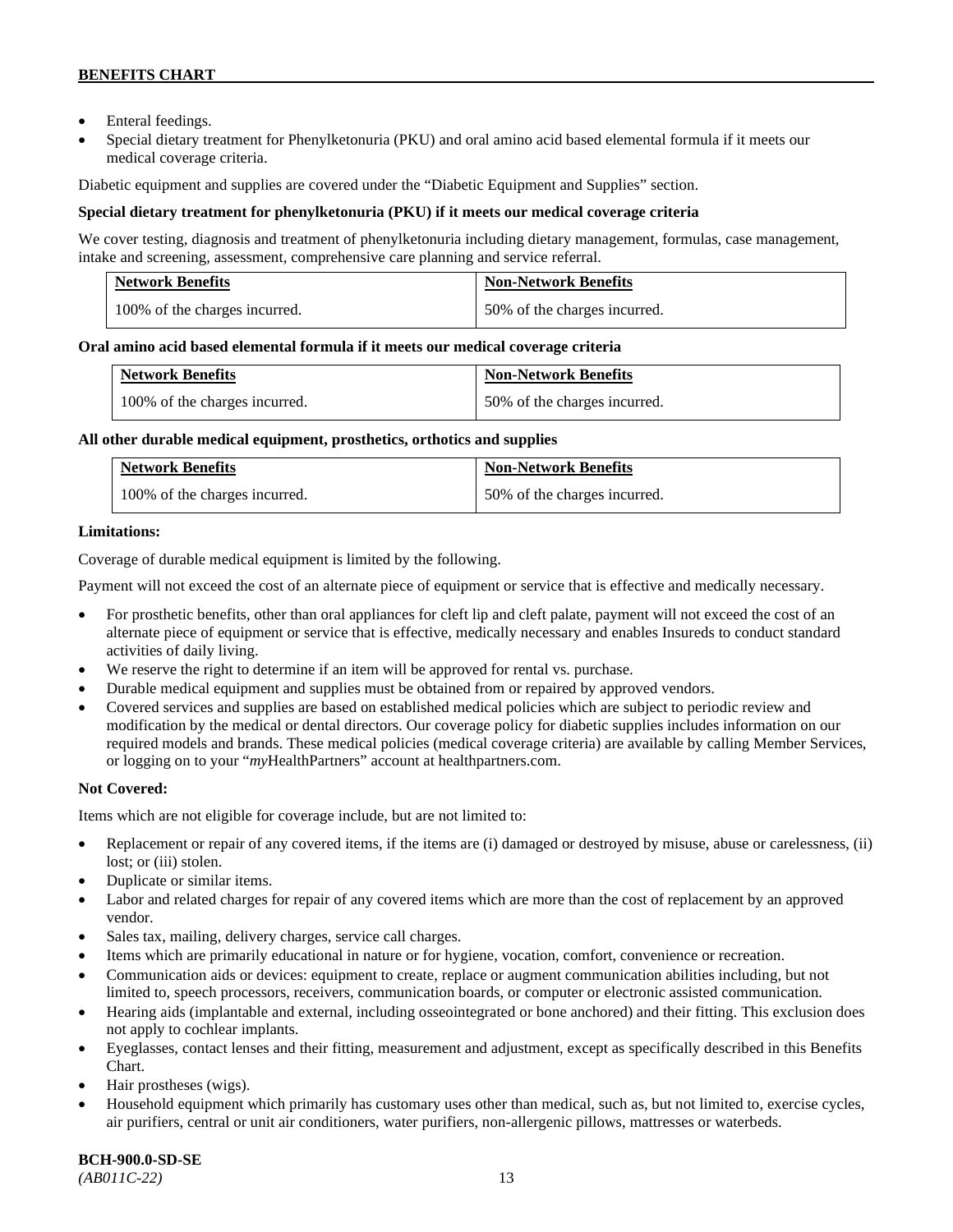- Household fixtures including, but not limited to, escalators or elevators, ramps, swimming pools and saunas.
- Modifications to the structure of the home including, but not limited to, its wiring, plumbing or charges for installation of equipment.
- Vehicle, car or van modifications including, but not limited to, hand brakes, hydraulic lifts and car carrier.
- Rental equipment while owned equipment is being repaired by non-contracted vendors, beyond one month rental of medically necessary equipment.
- Other equipment and supplies, including, but not limited to, assistive devices, that we determine are not eligible for coverage.
- See "Services Not Covered" in the Certificate.

# **EMERGENCY AND URGENTLY NEEDED CARE SERVICES**

# **Covered Services:**

We cover services for emergency care and urgently needed care if the services are otherwise eligible for coverage under this Benefits Chart.

**Urgently needed care.** These are services to treat an unforeseen illness or injury:

- that are required in order to prevent a serious deterioration in your health; and
- that cannot be delayed until the next available clinic or office hours.

#### **Urgently needed care at clinics**

| <b>Network Benefits</b>       | <b>Non-Network Benefits</b> |
|-------------------------------|-----------------------------|
| 100% of the charges incurred. | See Network Benefits.       |

**Emergency care.** These are services to treat:

- the sudden, unexpected onset of illness or injury which, if left untreated or unattended until the next available clinic or office hours, would result in hospitalization; or
- a condition requiring professional health services immediately necessary to preserve life or stabilize health.

Emergency care includes emergency services as defined in Division BB, Title I, Section 102 of the Consolidated Appropriations Act of 2021.

Emergency care also includes an immediate response service available on a 24-hour, seven-day-a-week basis for each child, or person, having a psychiatric crisis, a mental health crisis, or a mental health emergency.

When reviewing claims for coverage of emergency services, our medical director will take into consideration: (1) a reasonable layperson's belief that the circumstances required immediate medical care that could not wait until the next working day or next available clinic appointment; (2) the time of day and day of the week the care was provided; and (3) the presenting symptoms including, but not limited to, severe pain, to ensure that the decision to reimburse the emergency care is not made solely on the basis of the actual diagnosis.

#### **Emergency care in a hospital emergency room, including professional services of a physician**

| <b>Network Benefits</b>       | <b>Non-Network Benefits</b> |
|-------------------------------|-----------------------------|
| 100% of the charges incurred. | See Network Benefits.       |

#### **Inpatient emergency care in a hospital:**

| <b>Network Benefits</b>       | <b>Non-Network Benefits</b> |
|-------------------------------|-----------------------------|
| 100% of the charges incurred. | See Network Benefits.       |

# **Not Covered:**

See "Services Not Covered" in the Certificate.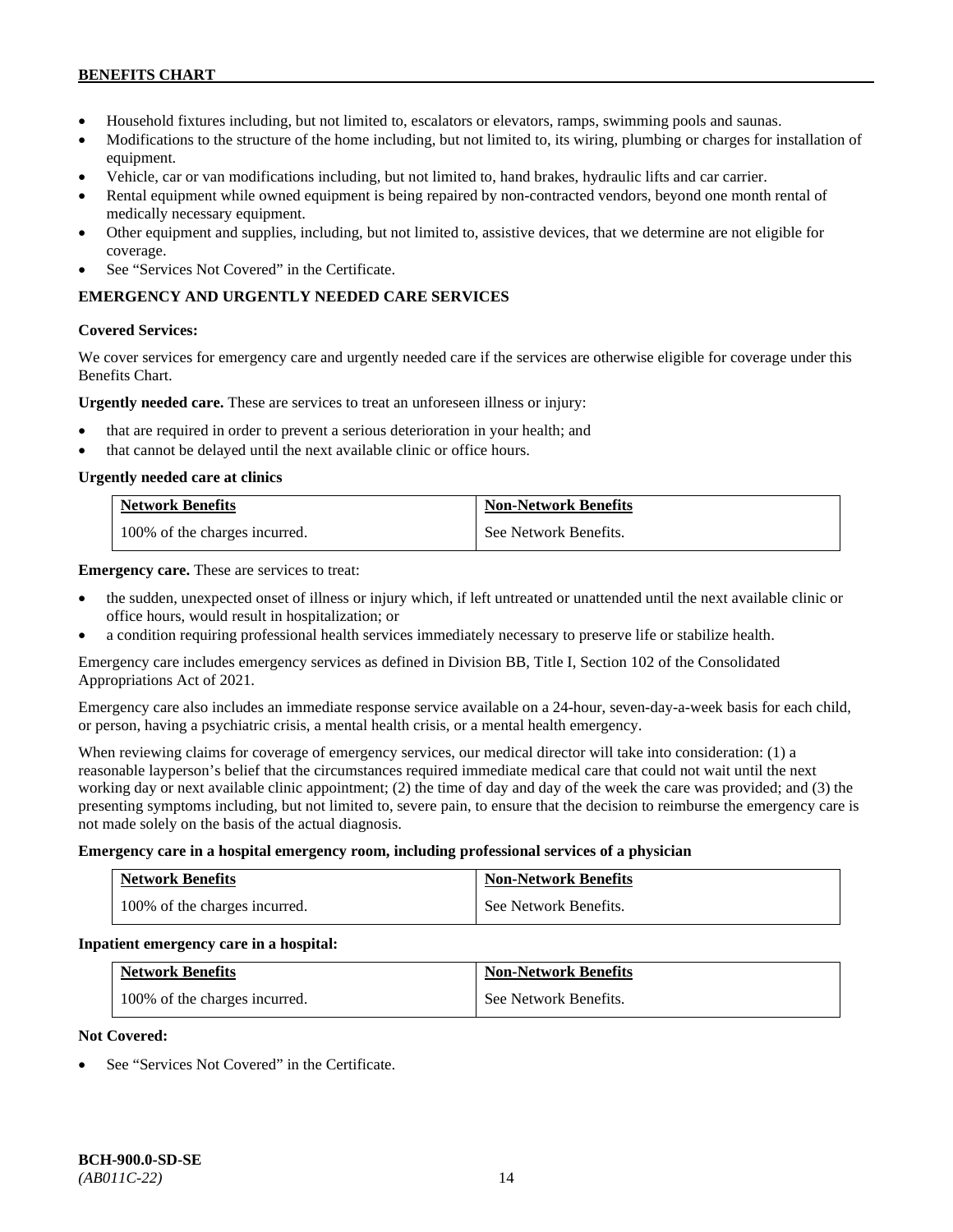# **GENE THERAPY**

#### **Covered Services:**

We cover gene therapy treatment that meets our current medical coverage criteria.

| <b>Network Benefits</b>                                                                                                                                                                                  | <b>Non-Network Benefits</b> |
|----------------------------------------------------------------------------------------------------------------------------------------------------------------------------------------------------------|-----------------------------|
| Coverage level is same as corresponding Network<br>Benefits, depending on type of service provided, such<br>as Office Visits for Illness or Injury, Inpatient or<br><b>Outpatient Hospital Services.</b> | No coverage.                |

#### **Limitations:**

- Gene therapy must be provided by a designated provider.
- Specific types of gene therapy are limited to therapies and conditions specified in our medical coverage criteria.

#### **Not Covered:**

See "Services Not Covered" in the Certificate.

# **HEALTH EDUCATION**

#### **Covered Services:**

We cover education for preventive services and education for the management of chronic health problems, such as diabetes. Coverage includes medical nutrition therapy that is provided by a certified, registered, or licensed health care professional.

We cover diabetic self-management training and education if:

- the service is provided by a physician, nurse, dietitian, pharmacist, or other licensed health care provider who satisfies the current academic eligibility requirements of the National Certification Board for Diabetic Educators and has completed a course in diabetes education and training or has been certified as a diabetes educator; and
- the training and education is based upon a diabetes program recognized by the American Diabetes Association or a diabetes program with a curriculum approved by the American Diabetes Association or the South Dakota Department of Health.

Coverage of diabetes self-management training is limited to Insureds:

- o who are newly diagnosed with diabetes or have received no prior diabetes education;
- o who require a change in current therapy;<br>o who have a co-morbid condition such heal
- who have a co-morbid condition such heart disease or renal failure; or
- o whose diabetes condition is unstable.

See "Diabetic Equipment and Supplies" to see what diabetic equipment and supplies we cover.

| <b>Network Benefits</b>                                     | <b>Non-Network Benefits</b>  |
|-------------------------------------------------------------|------------------------------|
| 100% of the charges incurred.<br>Deductible does not apply. | 50% of the charges incurred. |

#### **Not Covered:**

See "Services Not Covered" in the Certificate.

# **HOME HEALTH SERVICES**

# **Covered Services:**

We cover the following services:

- skilled nursing treatment in the home intended to provide a safe transition from other levels of care;
- physical therapy, occupational therapy, speech therapy, respiratory therapy and other therapeutic services;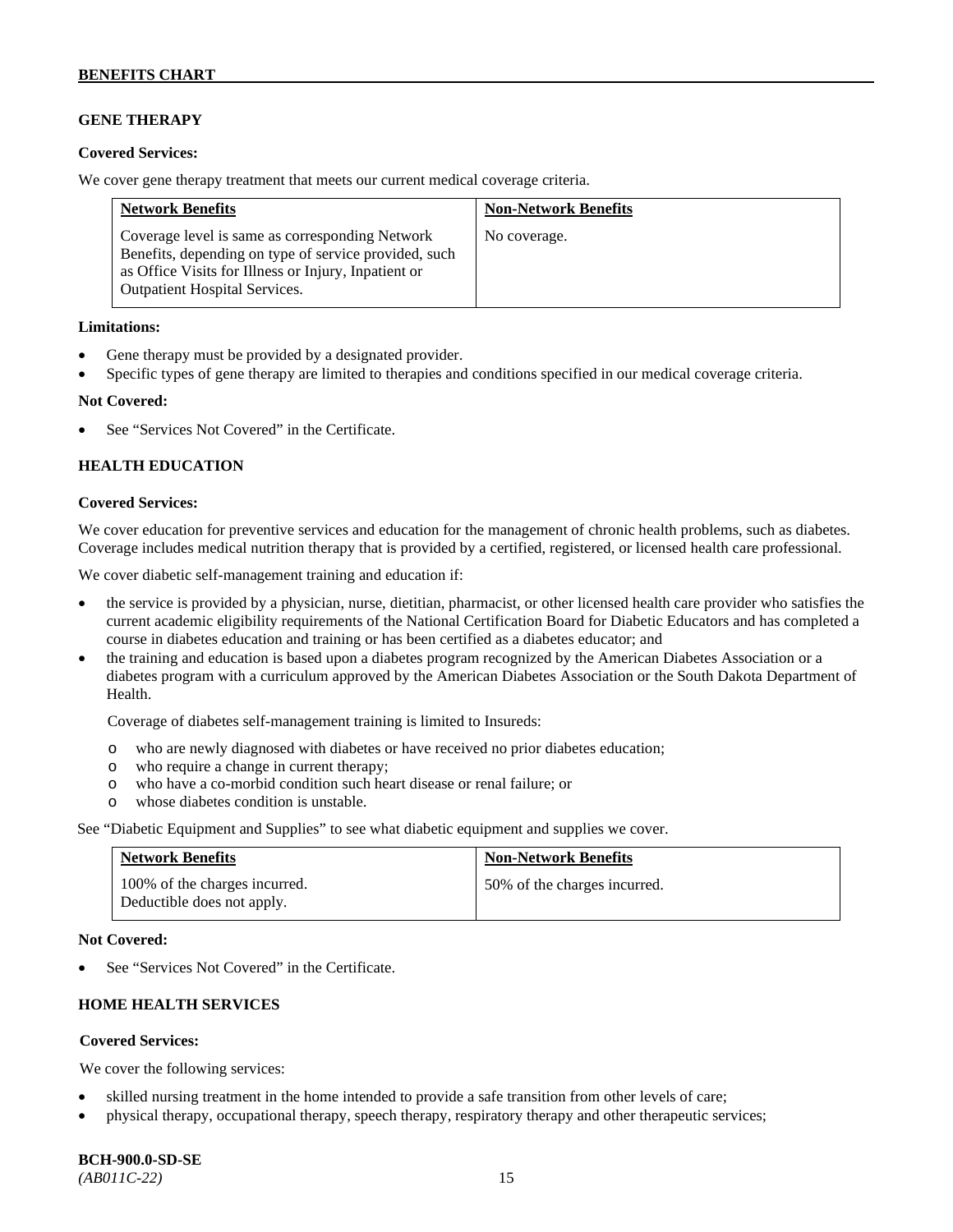- non-routine prenatal and postnatal services;
- routine postnatal well child visits, as described in the Coverage Criteria;
- phototherapy services for newborns. For phototherapy services for newborns and high risk prenatal services, supplies and equipment are included;
- home health aide services and other eligible home health services when provided in your home, if you are homebound (i.e., unable to leave home without considerable effort due to a medical condition. Lack of transportation does not constitute homebound status);
- total parenteral nutrition/intravenous ("TPN/IV") therapy, equipment, supplies and drugs in connection with IV therapy. IV line care kits are covered under Durable Medical Equipment. You do not need to be homebound to receive total parenteral nutrition/intravenous ("TPN/IV") therapy;
- palliative care benefits. Palliative care includes symptom management, education and establishing goals of care. We waive the requirement that you be homebound for a limited number of home visits for palliative care (as shown in this Benefits Chart), if you have a life-threatening, non-curable condition which has a prognosis of survival of two years or less. Additional palliative care visits are eligible under the home health services benefit if you are homebound and meet all other requirements defined in this section.

Home health services are eligible and covered only when they are:

- medically necessary; and
- provided as rehabilitative care, terminal care or maternity care; and
- ordered by a physician, and included in the written home care plan.

#### **Physical therapy, occupational therapy, speech therapy, respiratory therapy, home health aide services and palliative care**

| <b>Network Benefits</b>       | <b>Non-Network Benefits</b>  |
|-------------------------------|------------------------------|
| 100% of the charges incurred. | 50% of the charges incurred. |

#### **TPN/IV therapy, skilled nursing services, non-routine prenatal/postnatal services and phototherapy**

| <b>Network Benefits</b>       | <b>Non-Network Benefits</b>  |
|-------------------------------|------------------------------|
| 100% of the charges incurred. | 50% of the charges incurred. |

Each 24-hour visit (or shifts of up to 24-hour visits) equals one visit and counts toward the Maximum visits for all other services shown below. Any visit that lasts less than 24 hours, regardless of the length of the visit, will count as one visit toward the Maximum visits for all other services shown below. All visits must be medically necessary and benefit eligible.

#### **Routine postnatal well child visit**

| <b>Network Benefits</b>                                     | <b>Non-Network Benefits</b>  |
|-------------------------------------------------------------|------------------------------|
| 100% of the charges incurred.<br>Deductible does not apply. | 50% of the charges incurred. |

#### **Maximum visits for palliative care**

If you are eligible to receive palliative care in the home and you are not homebound, there is a maximum of 12 visits per calendar year.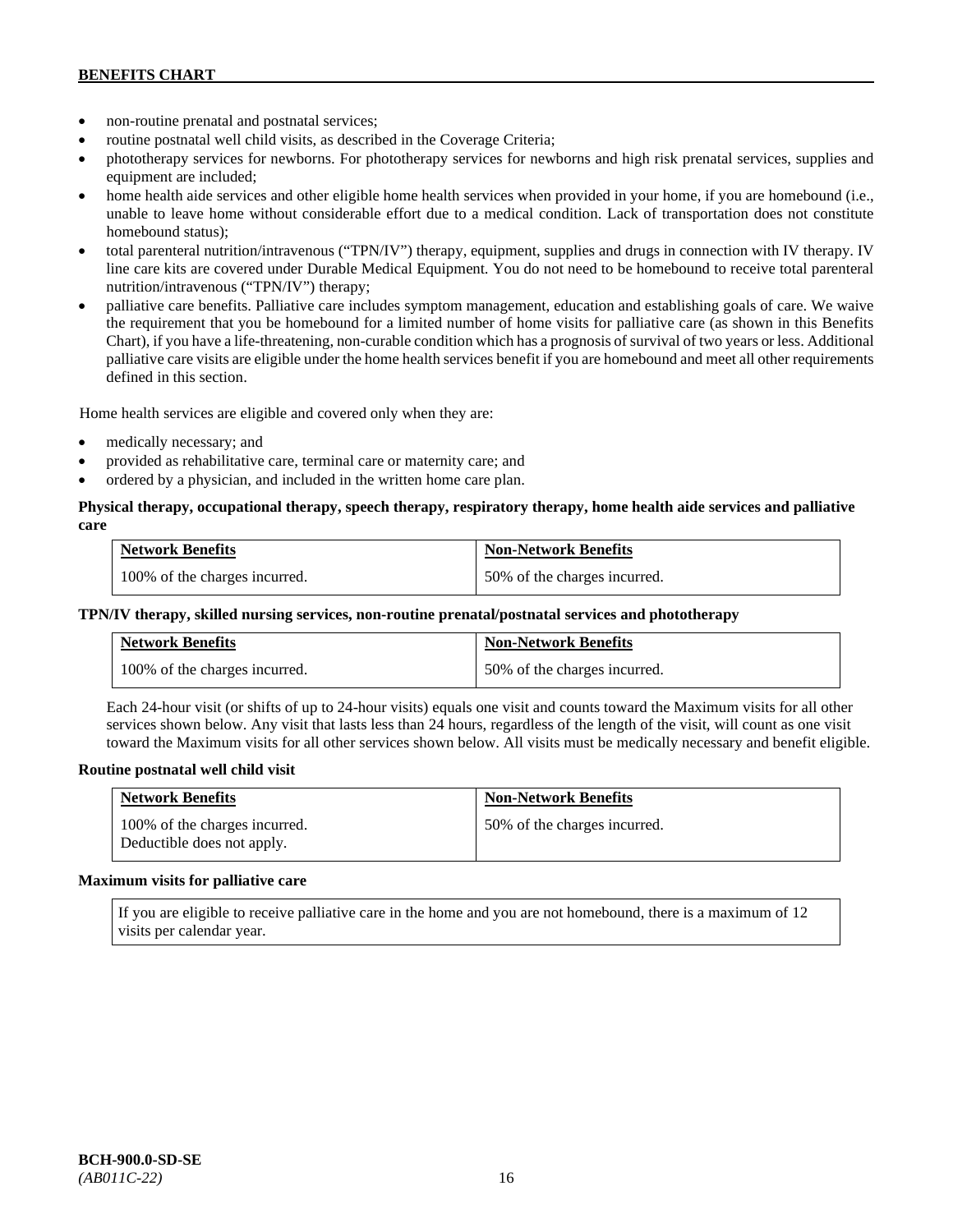# **Maximum visits for all other services**

| <b>Network Benefits</b>       | <b>Non-Network Benefits</b> |
|-------------------------------|-----------------------------|
| 120 visits per calendar year. | 60 visits per calendar year |

Each visit provided under the Network Benefits and Non-Network Benefits counts toward the maximums shown under both Maximum visits sections. The routine postnatal well child visit does not count toward the visit limit.

# **Limitations:**

- Home health services are not provided as a substitute for a primary caregiver in the home or as relief (respite) for a primary caregiver in the home. We will not reimburse family members or residents in your home for the above services.
- A service shall not be considered a skilled nursing service merely because it is performed by, or under the direct supervision of, a licensed nurse. Where a service (such as tracheotomy suctioning or ventilator monitoring) or like services, can be safely and effectively performed by a non-medical person (or self-administered), without the direct supervision of a licensed nurse, the service shall not be regarded as a skilled nursing service, whether or not a skilled nurse actually provides the service. The unavailability of a competent person to provide a non-skilled service shall not make it a skilled service when a skilled nurse provides it. Only the skilled nursing component of so-called "blended" services (i.e. services which include skilled and non-skilled components) are covered under this Benefits Chart.

# **Not Covered:**

- Financial or legal counseling services.
- Housekeeping or meal services in your home.
- Services provided by a family member or enrollee, or a resident in the enrollee's home.
- Vocational rehabilitation and recreational or educational therapy. Recreation therapy is therapy provided solely for the purpose of recreation, including, but not limited to: (a) requests for physical therapy or occupational therapy to improve athletic ability, and (b) braces or guards to prevent sports injuries.
- See "Services Not Covered" in the Certificate.

# **HOSPICE SERVICES**

# **Applicable Definitions:**

**Part-time.** This is up to two hours of service per day, more than two hours is considered continuous care.

**Continuous Care.** This is from two to twelve hours of service per day provided by a registered nurse, licensed practical nurse, or home health aide, during a period of crisis in order to maintain a terminally ill patient at home.

**Appropriate Facility.** This is a nursing home, hospice residence, or other inpatient facility.

**Custodial Care Related to Hospice Services.** This means providing assistance in the activities of daily living and the care needed by a terminally ill patient which can be provided by primary caregiver (i.e., family member or friend) who is responsible for the patient's home care.

# **Covered Services:**

**Hospice Program.** We cover the services described below if you are terminally ill and accepted as a hospice program participant. You must meet the eligibility requirements of the program, and elect to receive services through the hospice program. If you elect to receive hospice services, you do so in lieu of curative treatment for your terminal illness for the period you are enrolled in the hospice program.

**Eligibility:** In order to be eligible to be enrolled in the hospice program, you must: (1) be a terminally ill patient (prognosis of six months or less); (2) have chosen a palliative treatment focus (i.e., emphasizing comfort and supportive services rather than treatment attempting to cure the disease or condition); and (3) continue to meet the terminally ill prognosis as reviewed by our medical director or his or her designee over the course of care. You may withdraw from the hospice program at any time.

**Eligible Services:** Hospice services include the following services provided in accordance with an approved hospice treatment plan.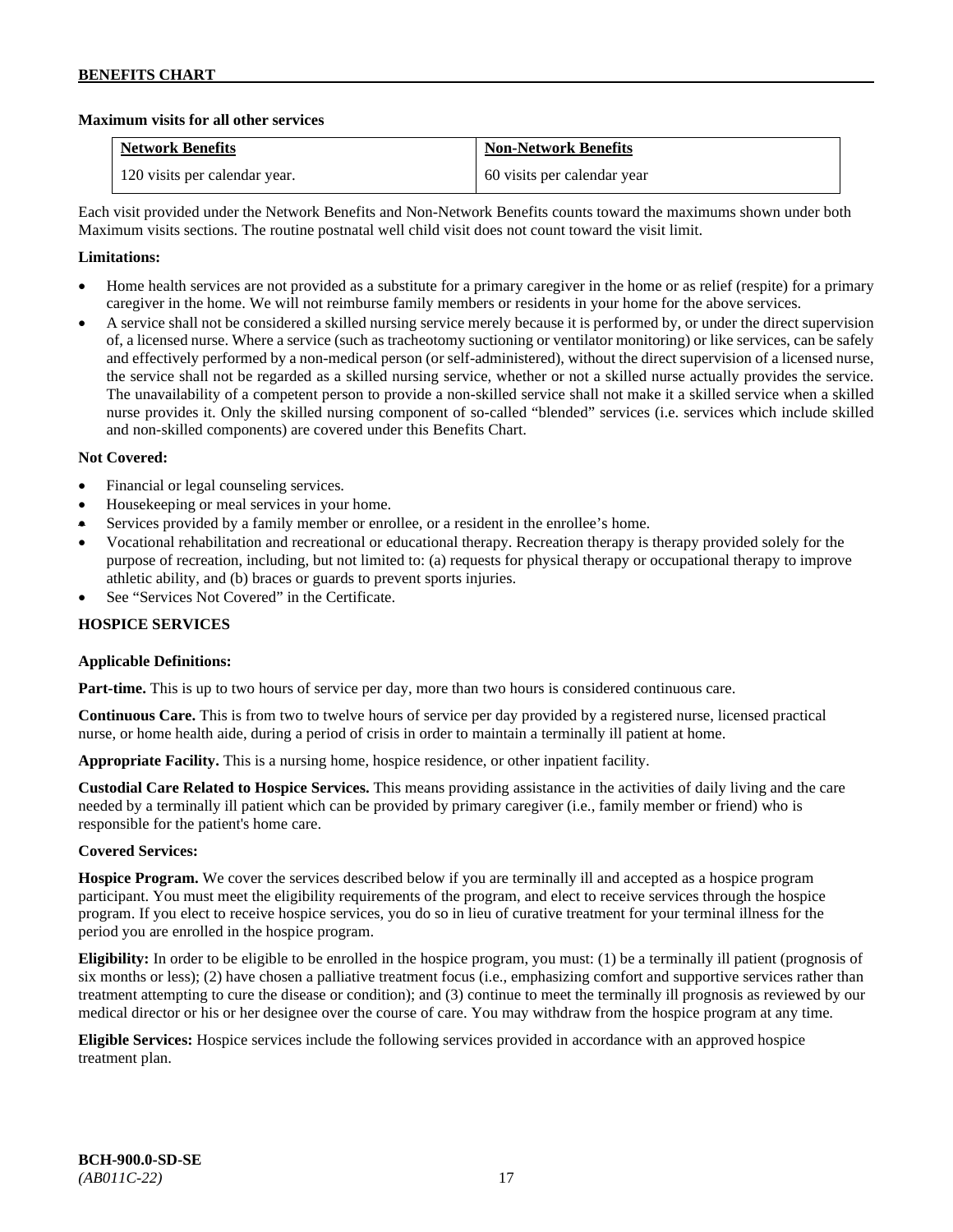- Inpatient Services: We cover inpatient services in a hospital facility.
- Home Health Services:
	- Part-time care provided in your home by an interdisciplinary hospice team (which may include a physician, nurse, social worker, and spiritual counselor) and medically necessary home health services are covered.
	- o One or more periods of continuous care in your home or in a setting which provides day care for pain or symptom management, when medically necessary, will be covered.
- Other Services:
	- o Respite care is covered for care in your home or in an appropriate facility, to give your primary caregivers (i.e., family members or friends) rest and/or relief when necessary in order to maintain a terminally ill patient at home*.*
	- o Medically necessary medications for pain and symptom management.
	- o Semi-electric hospital beds and other durable medical equipment are covered.
	- o Emergency and non-emergency care is covered.

| <b>Network Benefits</b>       | <b>Non-Network Benefits</b>  |
|-------------------------------|------------------------------|
| 100% of the charges incurred. | 50% of the charges incurred. |

Respite care is limited to five episodes, up to five days per episode. Inpatient hospice services are limited to 15 days per lifetime.

# **Not Covered:**

- Financial or legal counseling services.
- Housekeeping or meal services in your home.
- Custodial or maintenance care related to hospice services, whether provided in the home or in a nursing home.
- Any service not specifically described as covered services under this hospice services benefits.
- Any services provided by members of your family or residents in your home.
- See "Services Not Covered" in the Certificate.

# **HOSPITAL AND SKILLED NURSING FACILITY SERVICES**

# **Covered Services:**

We cover services as described below.

# **Medical or surgical hospital services**

**Inpatient hospital services:** We cover the following medical or surgical services, for the treatment of acute illness or injury, which require the level of care only provided in an acute care facility. These services must be authorized by a physician.

Inpatient hospital services include: room and board; the use of operating or maternity delivery rooms; intensive care facilities; newborn nursery facilities; general nursing care, anesthesia, laboratory and diagnostic imaging services, reconstructive surgery, radiation therapy, physical therapy, prescription drugs or other medications administered during treatment, blood and blood products (unless replaced), and blood derivatives, and other diagnostic or treatment related hospital services; physician and other professional medical and surgical services provided while in the hospital, including gender confirmation surgery that meets medical coverage criteria.

Services for items for personal convenience, such as television rental, are not covered.

We cover, following a vaginal delivery, a minimum of 48 hours of inpatient care for the mother and newborn child. We cover, following a caesarean section delivery, a minimum of 96 hours of inpatient care for the mother and newborn child. If the duration of inpatient care is less than these minimums, we also cover a minimum of one home visit by a registered nurse for post-delivery care, within 4 days of discharge of the mother and newborn child. Services provided by the registered nurse include, but are not limited to, parent education, assistance and training in breast and bottle feeding, and conducting any necessary and appropriate clinical tests. We shall not provide any compensation or other non-medical remuneration to encourage a mother and newborn to leave inpatient care before the duration minimums specified.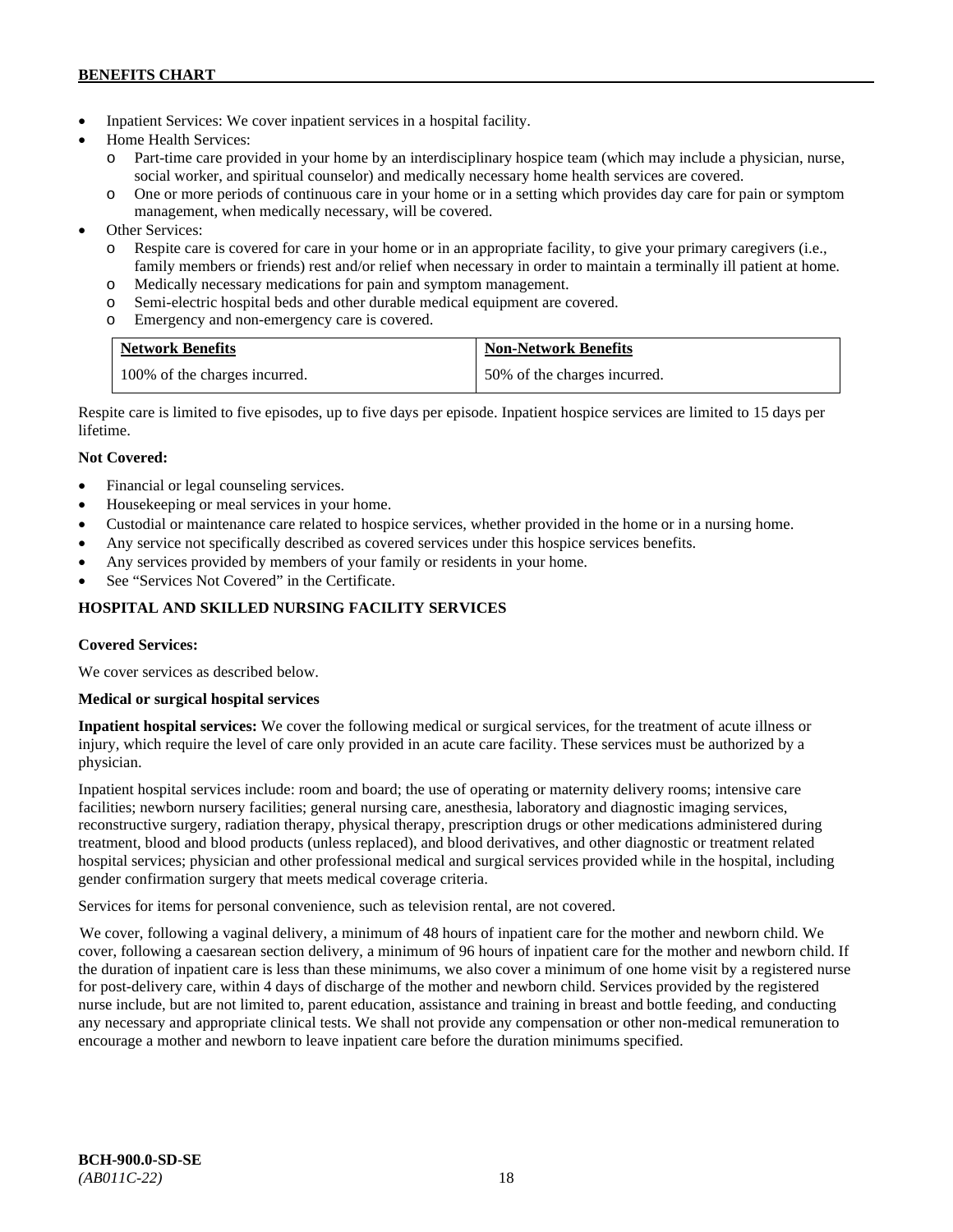Group health plans and health insurance issuers generally may not, under Federal law, restrict benefits for any hospital length of stay in connection with childbirth for the mother of newborn child to less than 48 hours following a vaginal delivery, or less than 96 hours following a caesarean section. However, Federal law generally does not prohibit the mother's or newborn's attending provider, after consulting with the mother, from discharging the mother or her newborn earlier than 48 hours (or 96 hours as applicable). In any case plans and issuers may not, under Federal law, require that a provider obtain authorization from the plan or the insurance issuer for prescribing a length of stay not in excess of 48 hours (or 96 hours).

| <b>Network Benefits</b>       | <b>Non-Network Benefits</b>  |
|-------------------------------|------------------------------|
| 100% of the charges incurred. | 50% of the charges incurred. |

Each insured's admission or confinement, including that of a newborn child, is separate and distinct from the admission or confinement of any other insured.

#### **Outpatient hospital, ambulatory care or surgical facility services:**

We cover the following medical and surgical services, for diagnosis or treatment of illness or injury on an outpatient basis. These services must be authorized by a physician.

Outpatient services include: use of operating rooms, maternity delivery rooms or other outpatient departments, rooms or facilities; and the following outpatient services: general nursing care, anesthesia, laboratory and diagnostic imaging services, reconstructive surgery, radiation therapy, physical therapy, drugs administered during treatment, blood and blood products (unless replaced), and blood derivatives, and other diagnostic or treatment related outpatient services; physician and other professional medical and surgical services provided while an outpatient, including gender confirmation surgery that meets medical coverage criteria.

Prior authorization by our medical director is required for new, experimental or reconstructive technologies or procedures. Requests must be submitted prior to performing the technology or procedure.

To see the benefit level for diagnostic imaging services, laboratory services and physical therapy, see benefits under Diagnostic Imaging Services, Laboratory Services and Physical Therapy in this Benefits Chart.

| <b>Network Benefits</b>       | <b>Non-Network Benefits</b>  |
|-------------------------------|------------------------------|
| 100% of the charges incurred. | 50% of the charges incurred. |

**Skilled nursing facility care:** We cover room and board, daily skilled nursing and related ancillary services for post-acute treatment and rehabilitative care of illness or injury that meets medical coverage criteria.

| <b>Network Benefits</b>                        | <b>Non-Network Benefits</b>                    |
|------------------------------------------------|------------------------------------------------|
| 100% of the charges incurred.                  | 50% of the charges incurred.                   |
| Limited to a 90 day maximum per calendar year. | Limited to a 90 day maximum per calendar year. |

Each day of services provided under the Network Benefits and Non-Network Benefits, combined, applies toward the maximums shown above.

#### **Not Covered:**

- Services for items for personal convenience, such as television rental, are not covered.
- See "Services Not Covered" in the Certificate.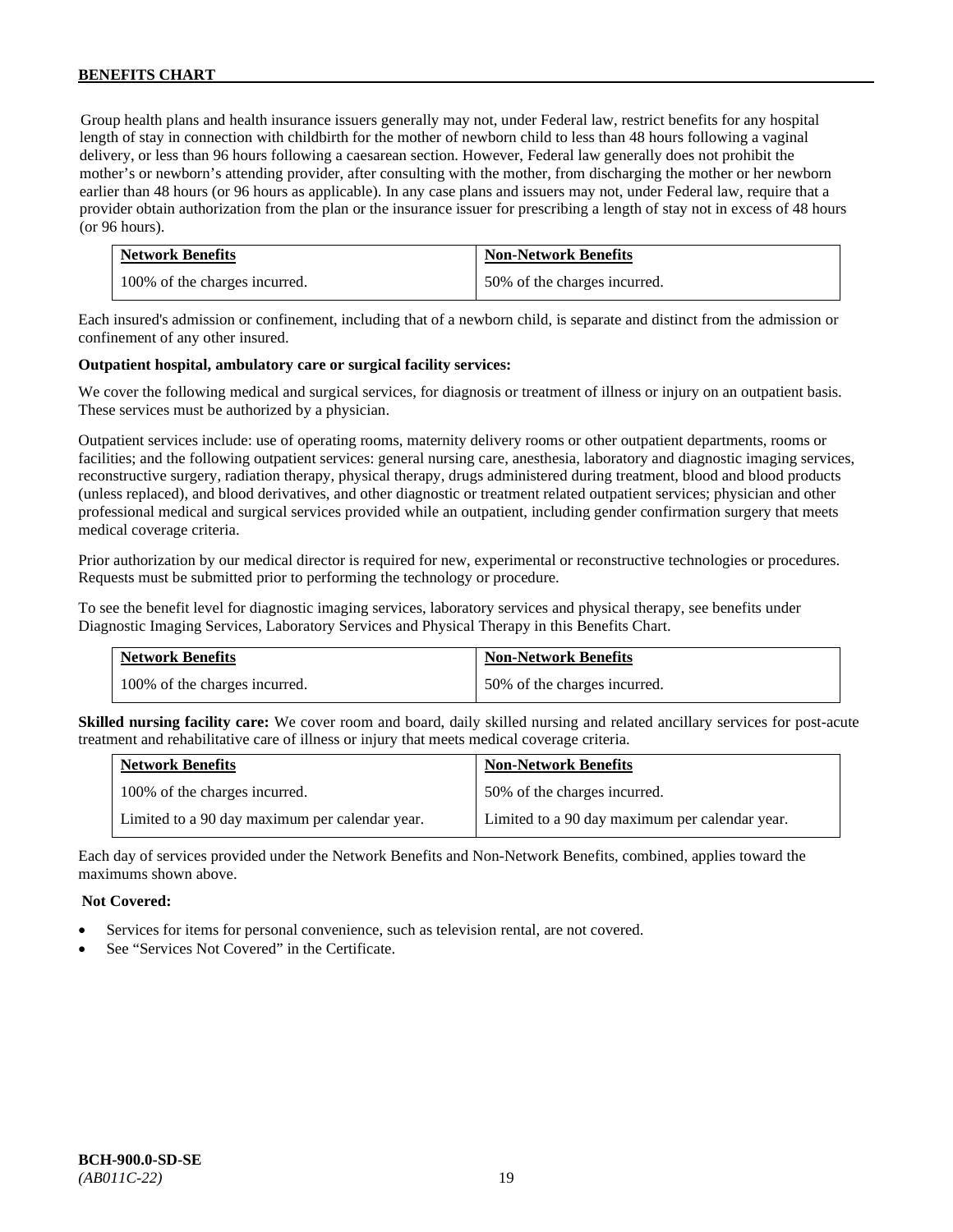# **INFERTILITY DIAGNOSIS**

#### **Covered Services:**

We cover the diagnosis of infertility. These services include diagnostic procedures and tests provided in connection with an infertility evaluation, office visits and consultations to diagnose infertility.

| <b>Network Benefits</b>       | <b>Non-Network Benefits</b>  |
|-------------------------------|------------------------------|
| 100% of the charges incurred. | 50% of the charges incurred. |

Coverage is limited to office visits and consultations to diagnose infertility. Treatment is not covered.

#### **Not Covered:**

- Infertility/fertility treatment, including but not limited to, office visits, laboratory services, diagnostic imaging services and fertility drugs; reversal of sterilization; and sperm, ova or embryo acquisition, retrieval or storage; however, we cover office visits and consultations to diagnose infertility.
- Services related to the establishment of surrogate pregnancy and fees for a surrogate. However, pregnancy and maternity services are covered for an insured under this Benefits Chart, including a surrogate pregnancy.
- See "Services Not Covered" in the Certificate.

# **LABORATORY SERVICES**

#### **Covered Services:**

We cover laboratory tests when ordered by a provider and provided in a clinic or outpatient hospital facility.

We cover services provided in a clinic or outpatient hospital facility. To see the benefit level for inpatient hospital or skilled nursing facility services, see benefits under Inpatient Hospital and Skilled Nursing Facility Services.

#### **Prostate-specific antigen (PSA) testing**

| <b>Network Benefits</b>       | <b>Non-Network Benefits</b>  |
|-------------------------------|------------------------------|
| 100% of the charges incurred. | 50% of the charges incurred. |

#### **All other laboratory services**

#### **Services for illness or injury**

| Network Benefits              | <b>Non-Network Benefits</b>  |
|-------------------------------|------------------------------|
| 100% of the charges incurred. | 50% of the charges incurred. |

#### **Preventive Services**

Laboratory services associated with preventive services are covered at the benefit level shown in the "Preventive Services" section of this Benefits Chart.

#### **Not Covered:**

See "Services Not Covered" in the Certificate.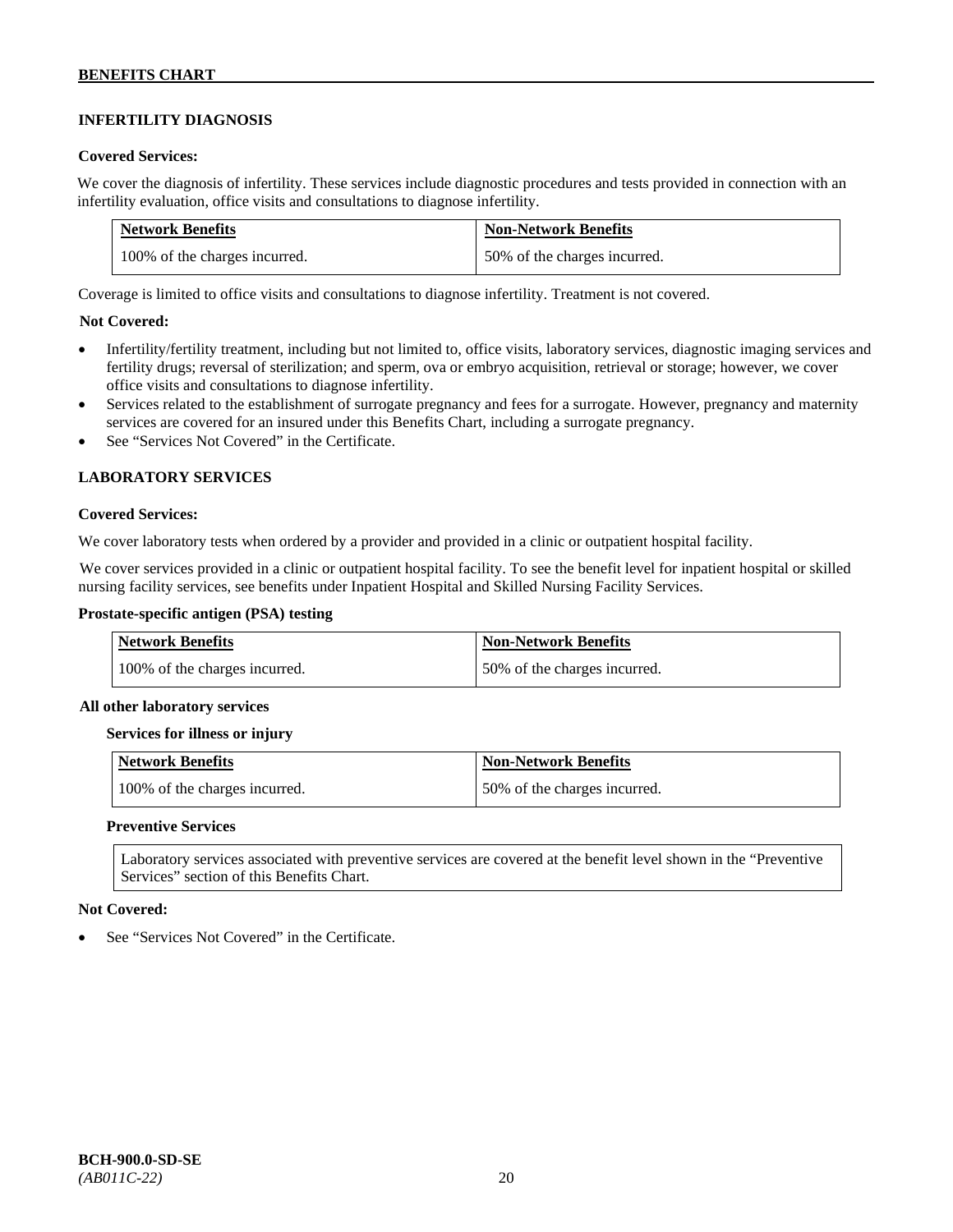# **MASTECTOMY RECONSTRUCTION BENEFIT**

#### **Covered Services:**

We cover reconstruction of the breast on which the mastectomy has been performed; surgery and reconstruction of the other breast to produce symmetrical appearance, and prostheses and physical complications of all stages of mastectomy, including lymphedemas.

| <b>Network Benefits</b>                              | <b>Non-Network Benefits</b>                           |
|------------------------------------------------------|-------------------------------------------------------|
| Coverage level is same as corresponding Network      | Coverage level is same as corresponding Non-Network   |
| Benefits, depending on type of service provided such | Benefits, depending on type of service provided, such |
| as Office Visits for Illness or Injury, Inpatient or | as Office Visits for Illness or Injury, Inpatient or  |
| Outpatient Hospital Services.                        | Outpatient Hospital Services.                         |

#### **Not Covered:**

See "Services Not Covered" in the Certificate.

# **MEDICATION THERAPY DISEASE MANAGEMENT PROGRAM**

#### **Covered Services:**

If you meet our criteria for coverage, you may qualify for our Medication Therapy Disease Management Program.

The program covers consultations with a designated network pharmacist.

Covered services are based on established medical policies, which are subject to periodic review and modification by the medical directors. These medical policies (medical coverage criteria) are available online at [healthpartners.com](http://www.healthpartners.com/) or by calling Member Services.

| <b>Network Benefits</b>                                     | <b>Non-Network Benefits</b> |
|-------------------------------------------------------------|-----------------------------|
| 100% of the charges incurred.<br>Deductible does not apply. | No coverage.                |

#### **Not Covered:**

See "Services Not Covered" in the Certificate.

# **OFFICE VISITS FOR ILLNESS OR INJURY**

#### **Covered Services:**

We cover the following when medically necessary: professional medical and surgical services and related supplies, including biofeedback, of physicians and other health care providers; blood and blood products (unless replaced) and blood derivatives.

We cover diagnosis and treatment of illness or injury to the eyes. Where contact or eyeglass lenses are prescribed as medically necessary for the post-operative treatment of cataracts or for the treatment of aphakia, acute or chronic corneal pathology, or keratoconus, we cover the initial evaluation, lenses and fitting. Insureds must pay for lens replacement beyond the initial pair.

We cover medically necessary professional services by a licensed physician or audiologist appropriate for the treatment of hearing impairment to a person under the age of 19. Hearing aids are not covered.

Services received via video, e-visit or telephone are covered under the "Telehealth/Telemedicine Services" section.

#### **Office visits**

| <b>Network Benefits</b>       | <b>Non-Network Benefits</b>  |
|-------------------------------|------------------------------|
| 100% of the charges incurred. | 50% of the charges incurred. |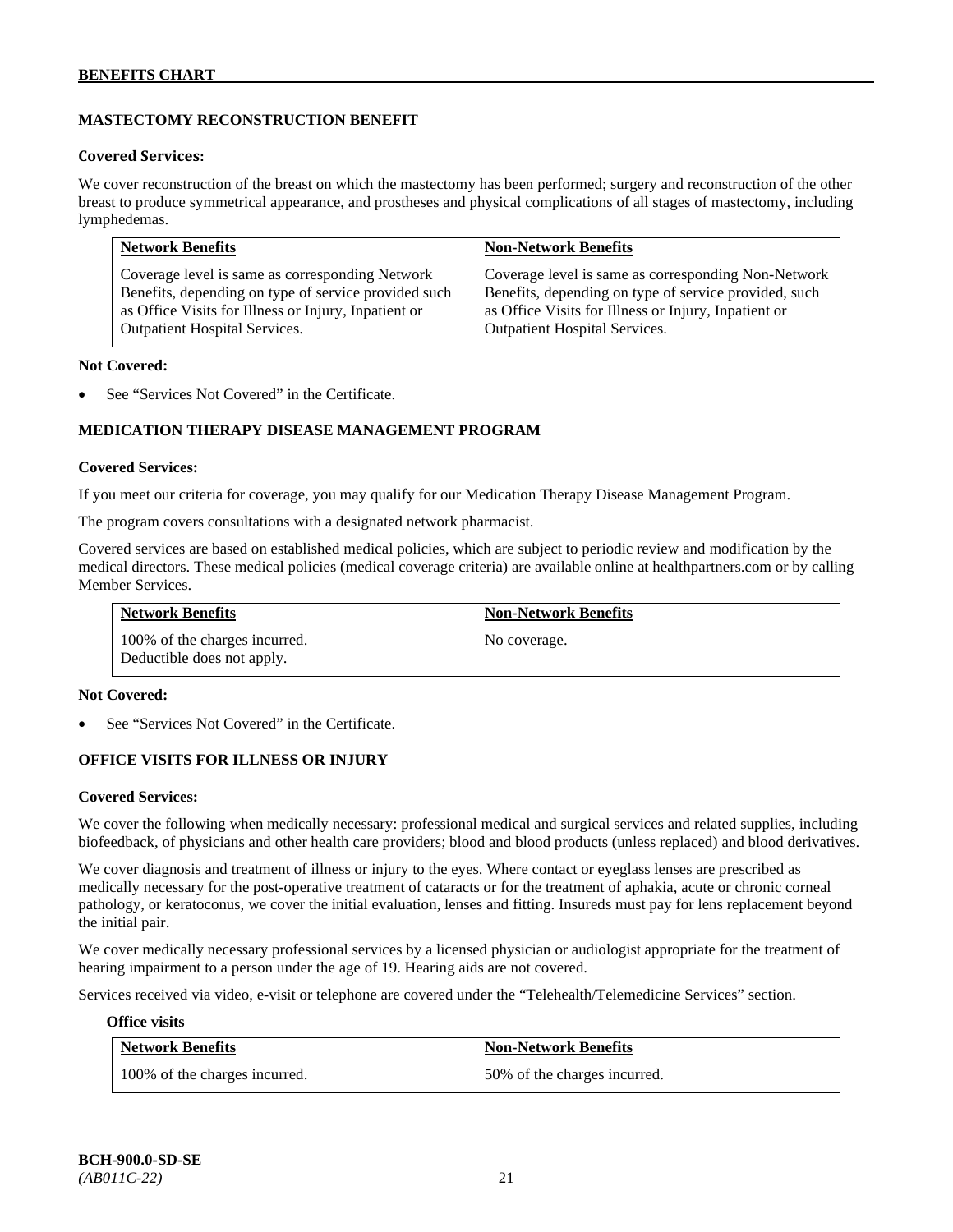#### **Convenience clinics**

| <b>Network Benefits</b>       | <b>Non-Network Benefits</b>  |
|-------------------------------|------------------------------|
| 100% of the charges incurred. | 50% of the charges incurred. |

#### **Injections administered in a physician's office, other than immunizations:**

#### **Allergy Injections**

| <b>Network Benefits</b>       | <b>Non-Network Benefits</b>  |
|-------------------------------|------------------------------|
| 100% of the charges incurred. | 50% of the charges incurred. |

#### **All other injections**

| <b>Network Benefits</b>       | <b>Non-Network Benefits</b>  |
|-------------------------------|------------------------------|
| 100% of the charges incurred. | 50% of the charges incurred. |

#### **Not Covered:**

- Court ordered treatment.
- See "Services Not Covered" in the Certificate.

# **PEDIATRIC EYEWEAR**

#### **Covered Services:**

- We cover pediatric eyewear for children.
- Routine eye exams are covered under the "Preventive Services" section.

| <b>Network Benefits</b>       | <b>Non-Network Benefits</b> |
|-------------------------------|-----------------------------|
| 100% of the charges incurred. | No coverage.                |

#### **Limitations:**

- Coverage under this provision will continue until the end of the month in which the child turns age 19.
- Limited to one of the following per calendar year:
	- o one pair of eyeglasses including one set of prescription lenses, frames from our designated eyewear collection, and anti-scratch coating; or
	- o one pair of non-disposable contact lenses; or
	- a one-year supply of disposable contact lenses.
- Contact lens fittings are limited to two per calendaryear.

# **Not Covered:**

- Frames that are not included in our designated eyewear collection. However, one pair of lenses will be covered if an insured chooses frames outside our designated eyewear collection.
- More than one pair of lenses or frames or non-disposable contacts per calendar year, regardless of the reason. This includes replacement of eyeglasses or contact lenses due to loss, breakage, theft, or change in prescription.
- Safety glasses or goggles for sports or vocational reasons.
- Upgrades including, but not limited to, UV protection and no-line multifocal lenses.
- See "Services Not Covered" in the Certificate.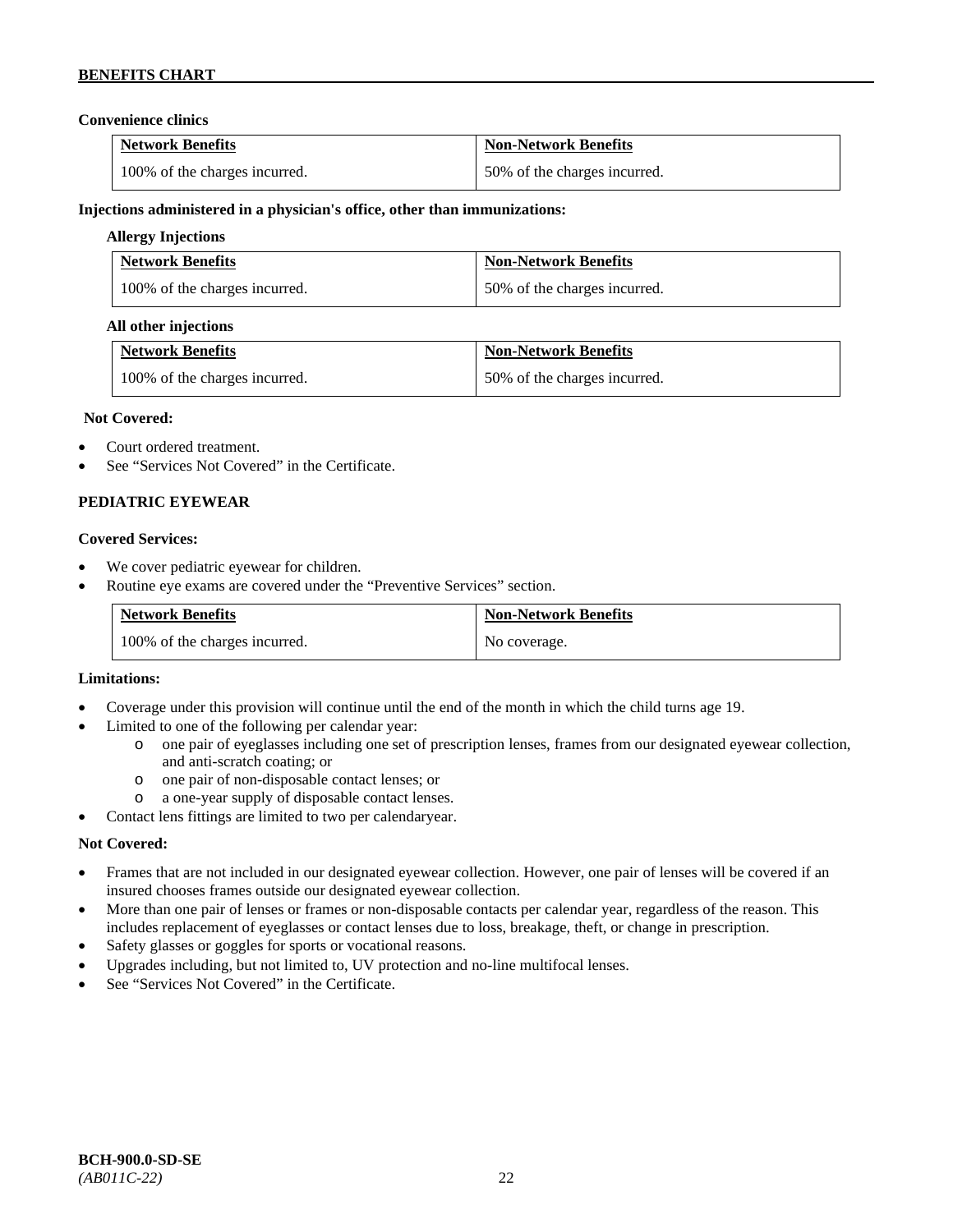# **PHYSICAL THERAPY, OCCUPATIONAL THERAPY AND SPEECH THERAPY**

#### **Covered Services:**

We cover the following physical therapy, occupational therapy and speech therapy services:

- Medically necessary rehabilitative care to correct the effects of illness or injury.
- Habilitative care rendered for congenital, developmental or medical conditions which have significantly limited the successful initiation of normal speech and normal motor development.

Massage therapy which is performed in conjunction with other treatment/modalities by a physical or occupational therapist, is part of a prescribed treatment plan and is not billed separately is covered.

We cover services provided in a clinic. We also cover physical therapy provided in an outpatient hospital facility. To see the benefit level for inpatient hospital or skilled nursing facility services, see benefits under Inpatient Hospital and Skilled Nursing Facility Services.

#### **Rehabilitative care**

| <b>Network Benefits</b>       | <b>Non-Network Benefits</b>  |
|-------------------------------|------------------------------|
| 100% of the charges incurred. | 50% of the charges incurred. |

# **Habilitative care**

| <b>Network Benefits</b>       | <b>Non-Network Benefits</b>  |
|-------------------------------|------------------------------|
| 100% of the charges incurred. | 50% of the charges incurred. |

#### **Not Covered:**

- Massage therapy for the purpose of comfort or convenience of the Insured.
- See "Services Not Covered" in the Certificate.

# **PRE-DIABETES DISEASE MANAGEMENT PROGRAM**

#### **Covered Services:**

If you meet our criteria for coverage, you may qualify for the Pre-diabetes Disease Management Program through Omada Health.

The program covers group health coaching which focuses on weight loss, exercise, behavior modification and health education at select locations determined by the plan.

| <b>Network Benefits</b>                                     | <b>Non-Network Benefits</b> |
|-------------------------------------------------------------|-----------------------------|
| 100% of the charges incurred.<br>Deductible does not apply. | Not applicable.             |

#### **Not Covered:**

See "Services Not Covered" in the Certificate.

# **PRESCRIPTION DRUG SERVICES**

#### **Covered Services:**

We cover prescription drugs and medications, which can be self-administered or are administered in a physician's office. We will not exclude coverage of off-label use of drugs to treat cancer or life threatening conditions on the grounds that the drug has not been approved by the FDA for that indication if that drug is recognized for the treatment of such indication in one of the standard reference compendia and when an appropriate level of evidence or medical necessity is met.

#### **For Network Benefits, drugs and medications must be obtained at a Network Pharmacy.**

**If a copayment is required, you must pay one copayment for each 31-day supply, or portion thereof, unless otherwise indicated below.**

**BCH-900.0-SD-SE**  *(AB011C-22)* 23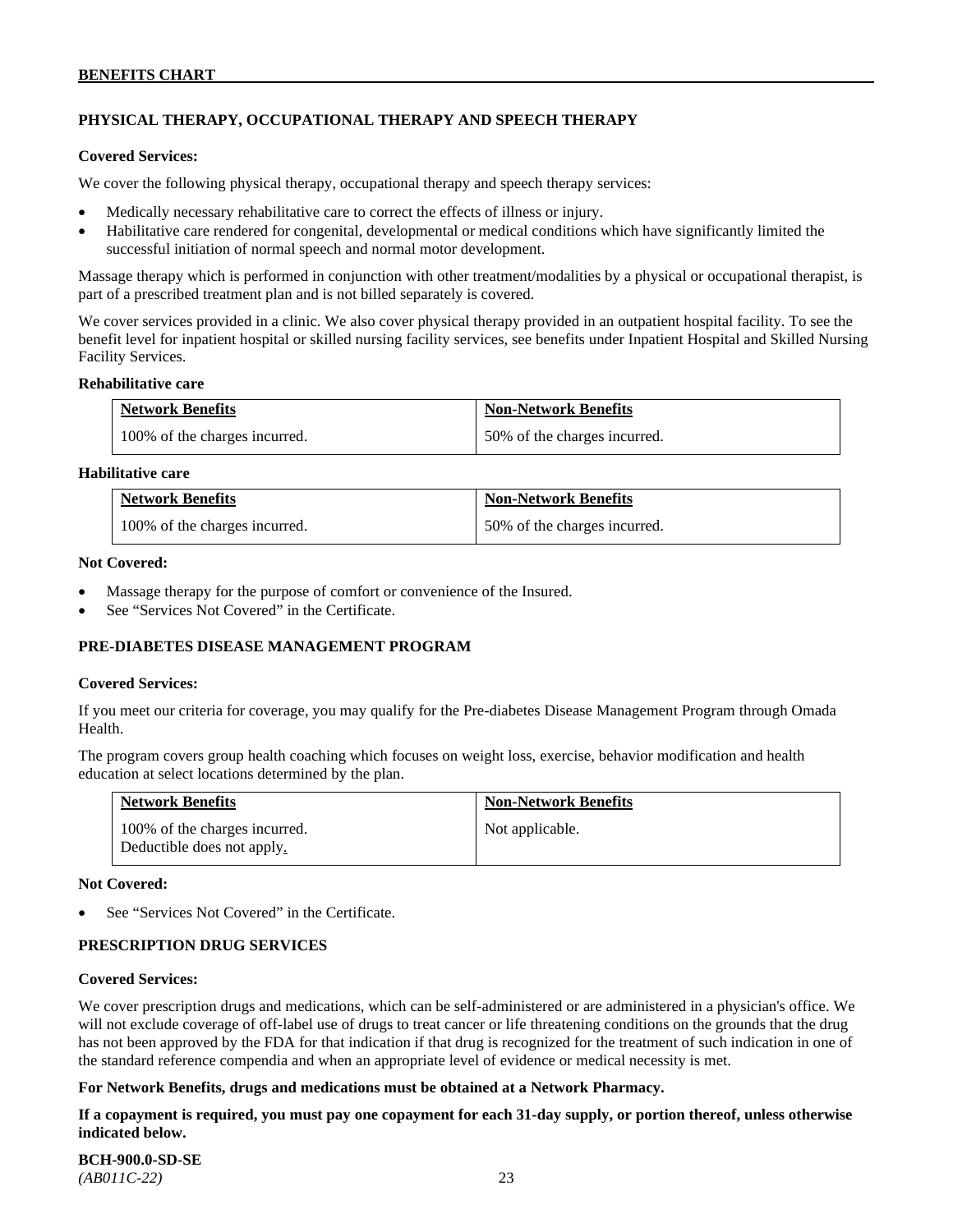# **Outpatient drugs (except as specified below)**

# **Drugs on the preventive drug list**

| <b>Network Benefits</b>                                                                                                                        | <b>Non-Network Benefits</b>  |
|------------------------------------------------------------------------------------------------------------------------------------------------|------------------------------|
| Generic formulary drugs from the Preventive Drug List<br>are covered at 100% of the charges incurred.                                          | 50% of the charges incurred. |
| Brand name formulary drugs from the Preventive Drug<br>List are covered at 100% of the charges incurred,<br>subject to your copayment of \$60. |                              |
| In no event will your cost for a formulary insulin drug<br>exceed \$25.                                                                        |                              |
| Deductible does not apply.                                                                                                                     |                              |

# **All other drugs**

| <b>Network Benefits</b>                                                   | <b>Non-Network Benefits</b>  |
|---------------------------------------------------------------------------|------------------------------|
| All other formulary drugs are covered at 100% of the<br>charges incurred. | 50% of the charges incurred. |
| Non-formulary drugs are covered at 80% of the<br>charges incurred.        |                              |
| Deductible applies.                                                       |                              |

# **Mail order drugs**

| <b>Network Benefits</b>                                                                                                                                                                                                                               | <b>Non-Network Benefits</b>                                                                                                |
|-------------------------------------------------------------------------------------------------------------------------------------------------------------------------------------------------------------------------------------------------------|----------------------------------------------------------------------------------------------------------------------------|
| For your convenience, you may also get up to a 93-day<br>supply of outpatient prescription drugs that can be self-<br>administered through the designated mail order service.<br>Specialty drugs are not available through the mail order<br>service. | See Network mail order drugs benefit.<br>Mail order drugs are only available through the<br>designated mail order service. |

# **Specialty drugs that are self-administered**

| <b>Network Benefits</b>                                                                                                                    | <b>Non-Network Benefits</b> |
|--------------------------------------------------------------------------------------------------------------------------------------------|-----------------------------|
| 100% of the charges incurred.                                                                                                              | No coverage.                |
| For Network Benefits, specialty drugs are limited to<br>drugs on the specialty drug list and must be obtained<br>from a designated vendor. |                             |

# **Drugs for treatment of growth deficiency**

| <b>Network Benefits</b>                                                                                                                            | <b>Non-Network Benefits</b>  |
|----------------------------------------------------------------------------------------------------------------------------------------------------|------------------------------|
| 100% of the charges incurred.                                                                                                                      | 50% of the charges incurred. |
| For Network Benefits, growth deficiency drugs are<br>limited to drugs on the specialty drug list and must be<br>obtained from a designated vendor. |                              |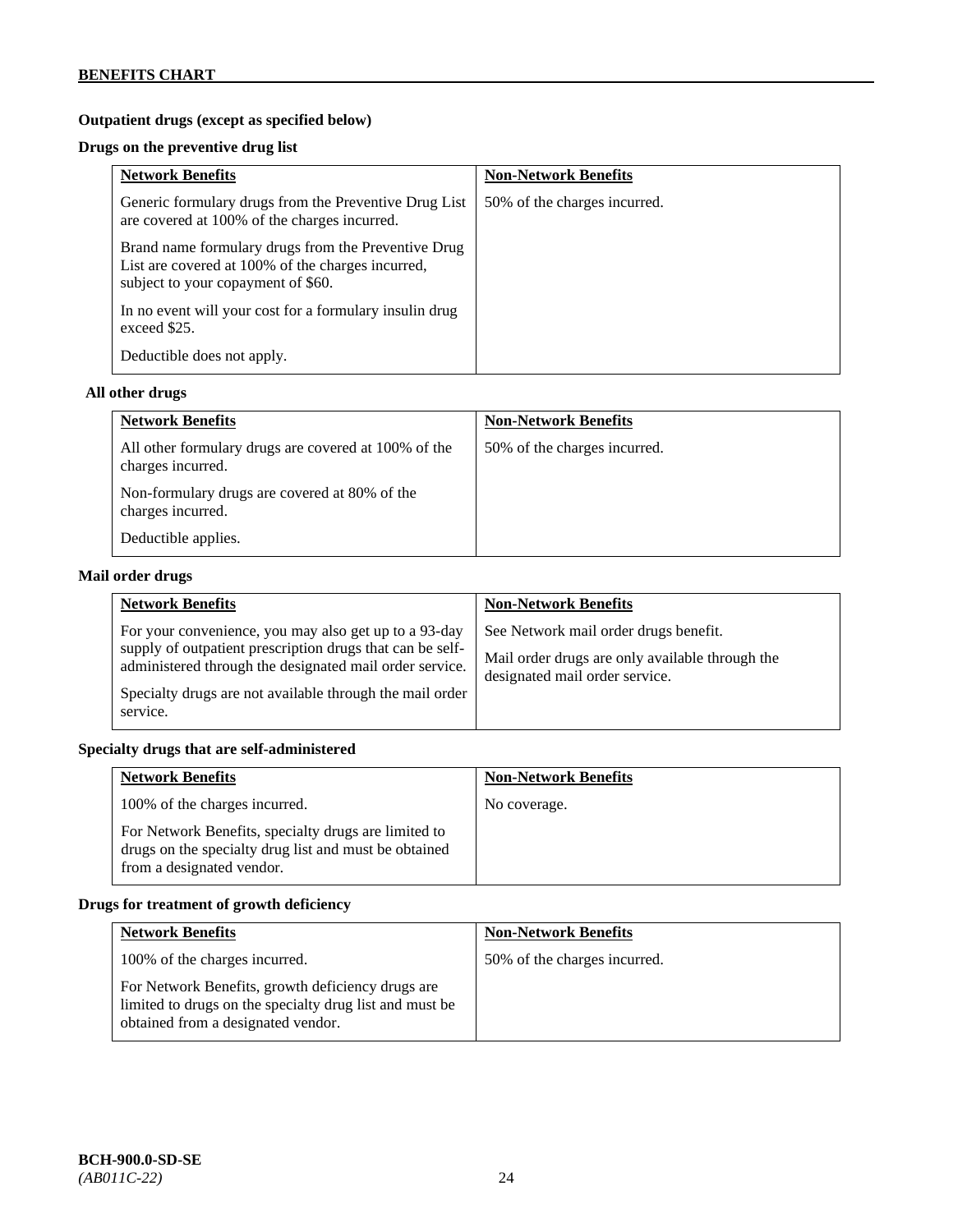# **Tobacco cessation drugs are covered for all FDA-approved tobacco cessation drugs**

| <b>Network Benefits</b>                                     | <b>Non-Network Benefits</b>  |
|-------------------------------------------------------------|------------------------------|
| 100% of the charges incurred.<br>Deductible does not apply. | 50% of the charges incurred. |

#### **Contraceptive drugs**

| <b>Network Benefits</b>                                                                                                                                         | <b>Non-Network Benefits</b>  |
|-----------------------------------------------------------------------------------------------------------------------------------------------------------------|------------------------------|
| 100% of the charges incurred for formulary drugs.<br>Deductible does not apply.                                                                                 | 50% of the charges incurred. |
| If a physician requests that a non-formulary<br>contraceptive drug be dispensed as written, the drug<br>will be covered at 100%, not subject to the deductible. |                              |

**ACA preventive medications.** We cover preventive medications currently recommended by USPSTF with an A or B rating if they are prescribed by your medical provider and they are listed on our Commercial ACA Preventive Drug List. Preventive medications are subject to periodic review and modification. Changes would be effective in accordance with the federal rules and reflected in our current medical coverage criteria for preventive care services.

| <b>Network Benefits</b>                                     | <b>Non-Network Benefits</b>  |
|-------------------------------------------------------------|------------------------------|
| 100% of the charges incurred.<br>Deductible does not apply. | 50% of the charges incurred. |

#### **Limitations:**

- Certain drugs may require prior authorization as indicated on the Formulary. HealthPartners may require prior authorization for the drug and also the site where the drug will be provided. Certain drugs are subject to our utilization review process and quantity limits as indicated on our Formulary.
- Certain non-formulary drugs require prior authorization. In addition, certain drugs may be subject to any quantity limits applied as part of our trial program. The trial drug program applies to new prescriptions for certain drugs which have high toxicity, low tolerance, high costs and/or high potential for waste. Trial drugs are indicated on the formulary and/or the Specialty Drug List. Your first fill of a trial drug may be limited to less than a month supply. If the drug is well tolerated and effective, you will receive the remainder of your first month supply.
- If an insured requests a brand name drug when there is a generic equivalent, the brand name drug will be covered up to the charge that would apply to the generic drug, minus any required copayment. If a physician requests that a brand name drug be dispensed as written, the drug will be paid at the non-formulary benefit.
- We may require Insureds to try over-the-counter (OTC) drug alternatives before approving more costly formulary prescription drugs.
- Unless otherwise specified in the "Prescription Drug Services" section, you may receive up to a 31-day supply per prescription.
- New prescriptions to treat certain chronic conditions are limited to a 31-day supply.
- A 93-day supply will be covered and dispensed only at pharmacies that participate in our extended day supply program.
- No more than a 31-day supply of Specialty Drugs will be covered and dispensed at a time, unless it is a manufacturer supplied drug that cannot be split that supplies the insured with more than a 31-day supply.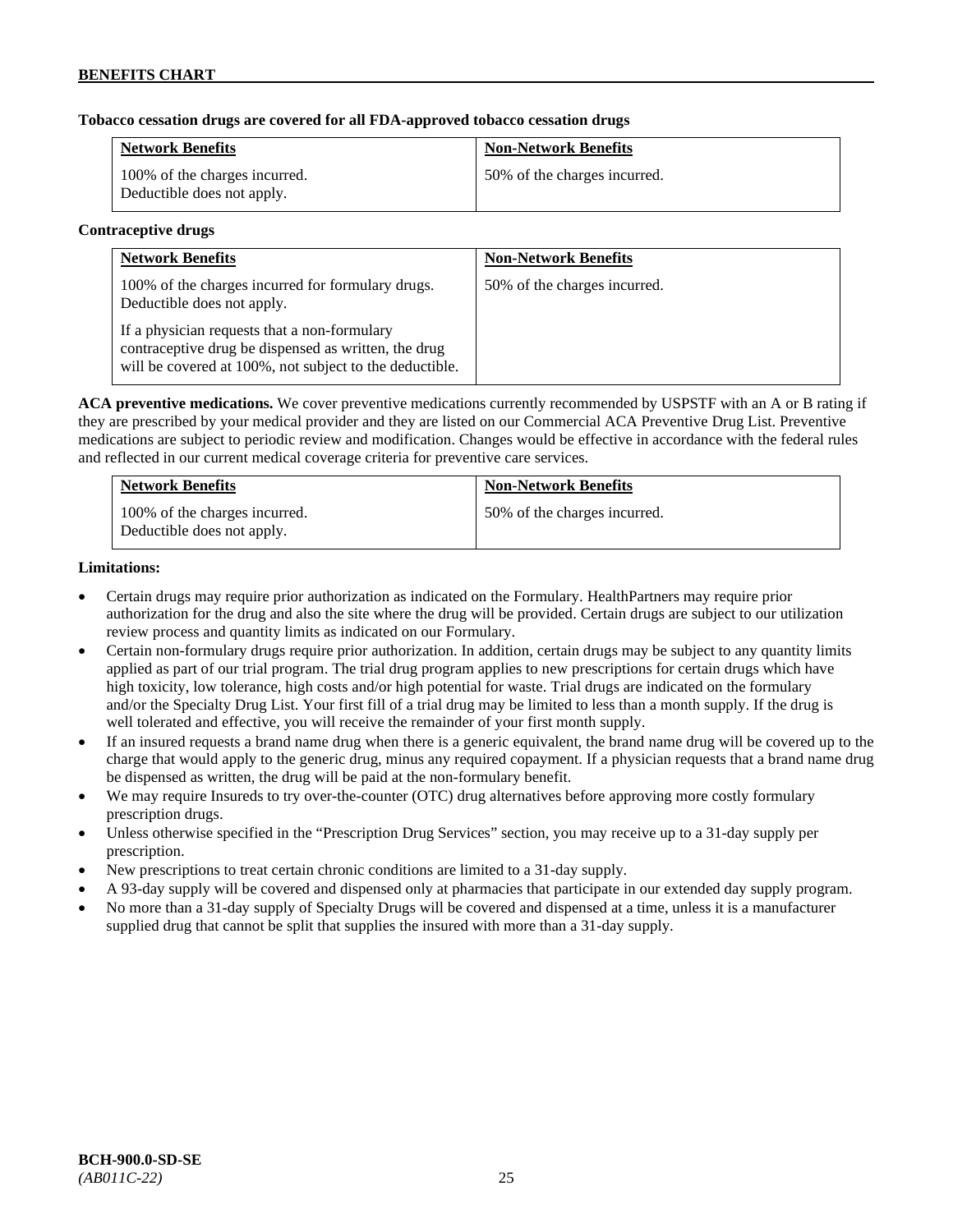# **Not Covered:**

- Replacement of prescription drugs, medications, equipment and supplies due to loss, damage or theft.
- Nonprescription (over the counter) drugs or medications, including, but not limited to, vitamins, supplements, homeopathic remedies, and non-FDA approved drugs, unless listed on the Formulary and prescribed by a physician or legally authorized health care provider under applicable state and federal law. We cover off-label use of drugs to treat cancer as specified in the "Prescription Drug Services" section of this Benefits Chart. This exclusion does not include over-the-counter contraceptives for women as allowed under the Affordable Care Act when the Insured obtains a prescription for the item. In addition, if the Insured obtains a prescription, this exclusion does not include aspirin to prevent cardiovascular disease for men and women of certain ages; folic acid supplements for women who may become pregnant; fluoride chemoprevention supplements for children without fluoride in their water source; and iron supplements for children ages 6-12 months who are at risk for anemia.
- All drugs for the treatment of sexual dysfunction.
- Fertility drugs.
- Medical cannabis.
- Drugs on the Excluded Drug List. The Excluded Drug List includes select drugs within a therapy class that are not eligible for coverage. This includes drugs that may be excluded for certain indications. The Excluded Drug List is available a[t HealthPartners.com.](http://www.healthpartners.com/)
- Drugs that are newly approved by the FDA until they are reviewed and approved by HealthPartners Pharmacy and Therapeutics Committee.
- Medical devices approved by the FDA will not be covered under the "Prescription Drug Services" section unless they are on our Formulary. Covered medical devices are generally submitted and reimbursed under your medical benefits.
- See "Services Not Covered" in the Certificate.

# **PREVENTIVE SERVICES**

#### **Applicable Definitions:**

**Routine Preventive Services** are routine healthcare services that include screenings, checkups and counseling to prevent illness, disease or other health problems before symptoms occur.

**Diagnostic Services** are services to help a provider understand your symptoms, diagnose illness, and decide what treatment may be needed. They may be the same services that are listed as preventive services, but they are being used as diagnostic services. Your provider will determine if these services are preventive or diagnostic. These services are not preventive if received as part of a visit to diagnose, manage, or maintain an acute or chronic medical condition, illness or injury. When that occurs, unless otherwise indicated below, standard deductibles, copayments or coinsurance apply.

# **Covered Services:**

We cover preventive services which meet any of the requirements under the Affordable Care Act (ACA) shown in the bulleted items below. These preventive services are covered at 100% under the Network Benefits with no deductible, copayments or coinsurance. If a preventive service is not required by the ACA and it is covered at a lower benefit level or if a group qualifies for an exemption or accommodation for certain benefits under the ACA, it will be specified below. Preventive benefits mandated under the ACA are subject to periodic review and modification. Changes would be effective in accordance with the federal rules. Preventive services mandated by the ACA include:

- Evidence-based items or services that have in effect a rating of A or B in the current recommendations of the United States Preventive Services Task Force with respect to the individual;
- Immunizations for routine use in children, adolescents, and adults that have in effect a recommendation from the Advisory Committee on Immunization Practices of the Centers for Disease Control and Prevention with respect to the individual;
- With respect to infants, children, and adolescents, evidence-informed preventive care and screenings provided for in comprehensive guidelines supported by the Health Resources and Services Administration; and
- With respect to women, preventive care and screenings provided for in comprehensive guidelines supported by the Health Resources and Services Administration.

Covered services are based on established medical policies, which are subject to periodic review and modification by the medical or dental directors. These medical policies (medical coverage criteria) are available by calling Member Services, or logging on to your "*my*HealthPartners" account at [HealthPartners.com.](http://www.healthpartners.com/)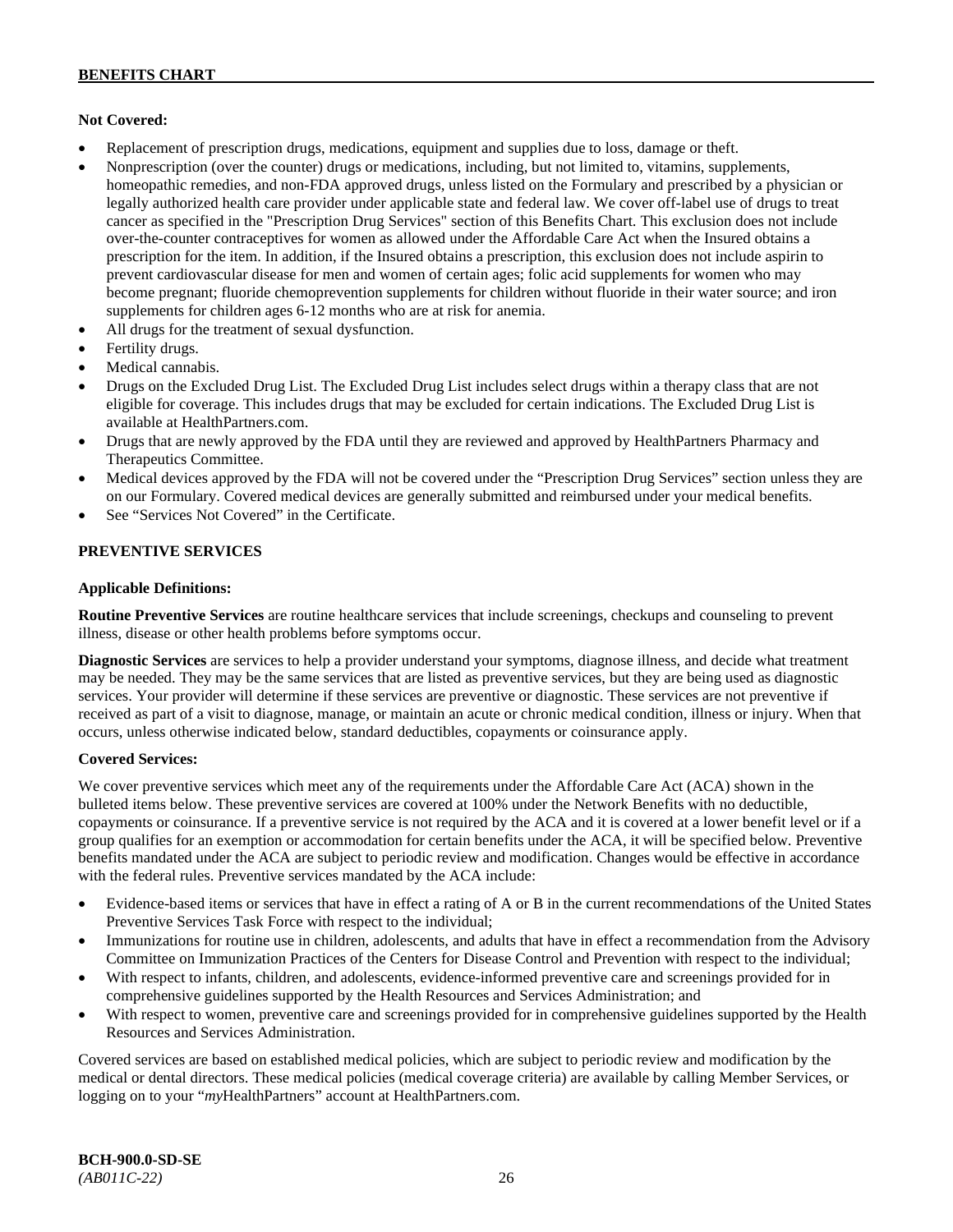#### **ACA and state mandated preventive services are covered as follows:**

**Routine health exams and periodic health assessments.** A physician or health care provider will counsel you as to how often health assessments are needed based on age, sex and health status. This includes screening and counseling for tobacco use and all FDA approved tobacco cessation medications including over-the-counter drugs (as shown in the "Prescription Drug Services" section).

| <b>Network Benefits</b>                                     | <b>Non-Network Benefits</b>  |
|-------------------------------------------------------------|------------------------------|
| 100% of the charges incurred.<br>Deductible does not apply. | 50% of the charges incurred. |

**Child health supervision services**. This includes pediatric preventive services such as newborn screenings, appropriate immunizations, developmental assessments and laboratory services appropriate to the age of the child from birth to 72 months, and appropriate immunizations to age 18.

| <b>Network Benefits</b>                                     | <b>Non-Network Benefits</b>  |
|-------------------------------------------------------------|------------------------------|
| 100% of the charges incurred.<br>Deductible does not apply. | 50% of the charges incurred. |

#### **Routine prenatal care and exams**

| <b>Network Benefits</b>                                     | <b>Non-Network Benefits</b>  |
|-------------------------------------------------------------|------------------------------|
| 100% of the charges incurred.<br>Deductible does not apply. | 50% of the charges incurred. |

**Routine postnatal care.** This includes health exams, assessments, education and counseling relating to the period immediately after childbirth.

| <b>Network Benefits</b>                                     | <b>Non-Network Benefits</b>  |
|-------------------------------------------------------------|------------------------------|
| 100% of the charges incurred.<br>Deductible does not apply. | 50% of the charges incurred. |

**Routine screening procedures for cancer.** This includes colorectal screening or other cancer screenings recommended by the USPSTF with an A or B rating. Women's preventive health services below describe additional routine screening procedures for cancer.

| <b>Network Benefits</b>                                     | <b>Non-Network Benefits</b>  |
|-------------------------------------------------------------|------------------------------|
| 100% of the charges incurred.<br>Deductible does not apply. | 50% of the charges incurred. |

**Professional voluntary family planning services.** This includes services to prevent or delay a pregnancy, including counseling and education. Services must be provided by a licensed provider.

| <b>Network Benefits</b>                                     | <b>Non-Network Benefits</b>  |
|-------------------------------------------------------------|------------------------------|
| 100% of the charges incurred.<br>Deductible does not apply. | 50% of the charges incurred. |

#### **Adult immunizations**

| <b>Network Benefits</b>                                     | <b>Non-Network Benefits</b>  |
|-------------------------------------------------------------|------------------------------|
| 100% of the charges incurred.<br>Deductible does not apply. | 50% of the charges incurred. |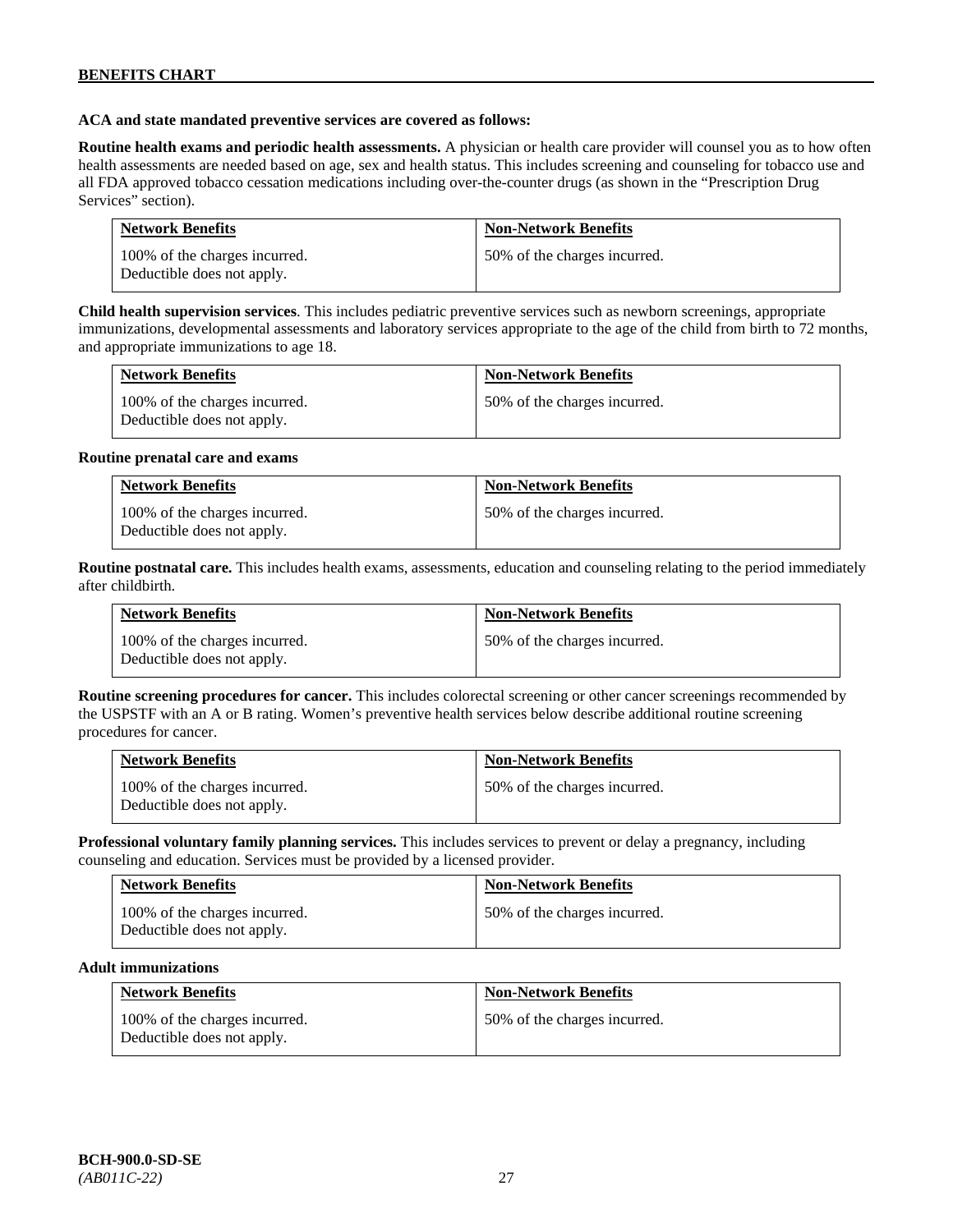**Women's preventive health services.** This includes mammograms, screenings for cervical cancer (pap smears), breast pumps, human papillomavirus (HPV) testing, counseling for sexually transmitted infections, and counseling and screening for human immunodeficiency virus (HIV) and all FDA approved contraceptive methods as prescribed by a doctor, sterilization procedures, education and counseling (see the "Prescription Drug Services" section for coverage of oral contraceptive drugs). For women whose family history is associated with an increased risk for BRCA1 or BRCA2 gene mutations, we cover genetic counseling and BRCA screening without cost sharing, if appropriate and as determined by a physician.

| <b>Network Benefits</b>                                     | <b>Non-Network Benefits</b>  |
|-------------------------------------------------------------|------------------------------|
| 100% of the charges incurred.<br>Deductible does not apply. | 50% of the charges incurred. |

**Obesity Screening and Management.** We cover obesity screening and counseling for all ages during a routine preventive care exam. If you are age 18 or older and have a body mass index of 30 or more, we also cover intensive obesity management to help you lose weight. Your primary care doctor can coordinate these services.

| <b>Network Benefits</b>                                     | <b>Non-Network Benefits</b>  |
|-------------------------------------------------------------|------------------------------|
| 100% of the charges incurred.<br>Deductible does not apply. | 50% of the charges incurred. |

# **In addition to any ACA or state mandated preventive services referenced above, we cover the following eligible services:**

#### **Routine eye and hearing exams**

| <b>Network Benefits</b>                                     | <b>Non-Network Benefits</b>  |
|-------------------------------------------------------------|------------------------------|
| 100% of the charges incurred.<br>Deductible does not apply. | 50% of the charges incurred. |

**Ovarian cancer surveillance tests for women who are at risk.** "At risk for ovarian cancer" means (1) having a family history that includes any of the following: one or more first-degree or second-degree relatives with ovarian cancer, clusters of female relatives with breast cancer or nonpolyposis colorectal cancer; or (2) testing positive for BRCA1 or BRCA2 mutations. "Surveillance tests for ovarian cancer" means annual screening using: CA-125 serum tumor marker testing, transvaginal ultrasound, pelvic examination or other proven ovarian cancer screening tests currently being evaluated by the federal Food and Drug Administration or by the National Cancer Institute.

| <b>Network Benefits</b>                              | <b>Non-Network Benefits</b>                             |
|------------------------------------------------------|---------------------------------------------------------|
| Coverage level is same as corresponding Network      | Coverage level is same as corresponding Non-Network     |
| Benefit, depending on type of service provided, such | Benefit, depending on type of service provided, such as |
| as Diagnostic Imaging Services, Laboratory Services  | Diagnostic Imaging Services, Laboratory Services        |
| Office Visits for Illness or Injury or Preventive    | Office Visits for Illness or Injury or Preventive       |
| Services.                                            | Services.                                               |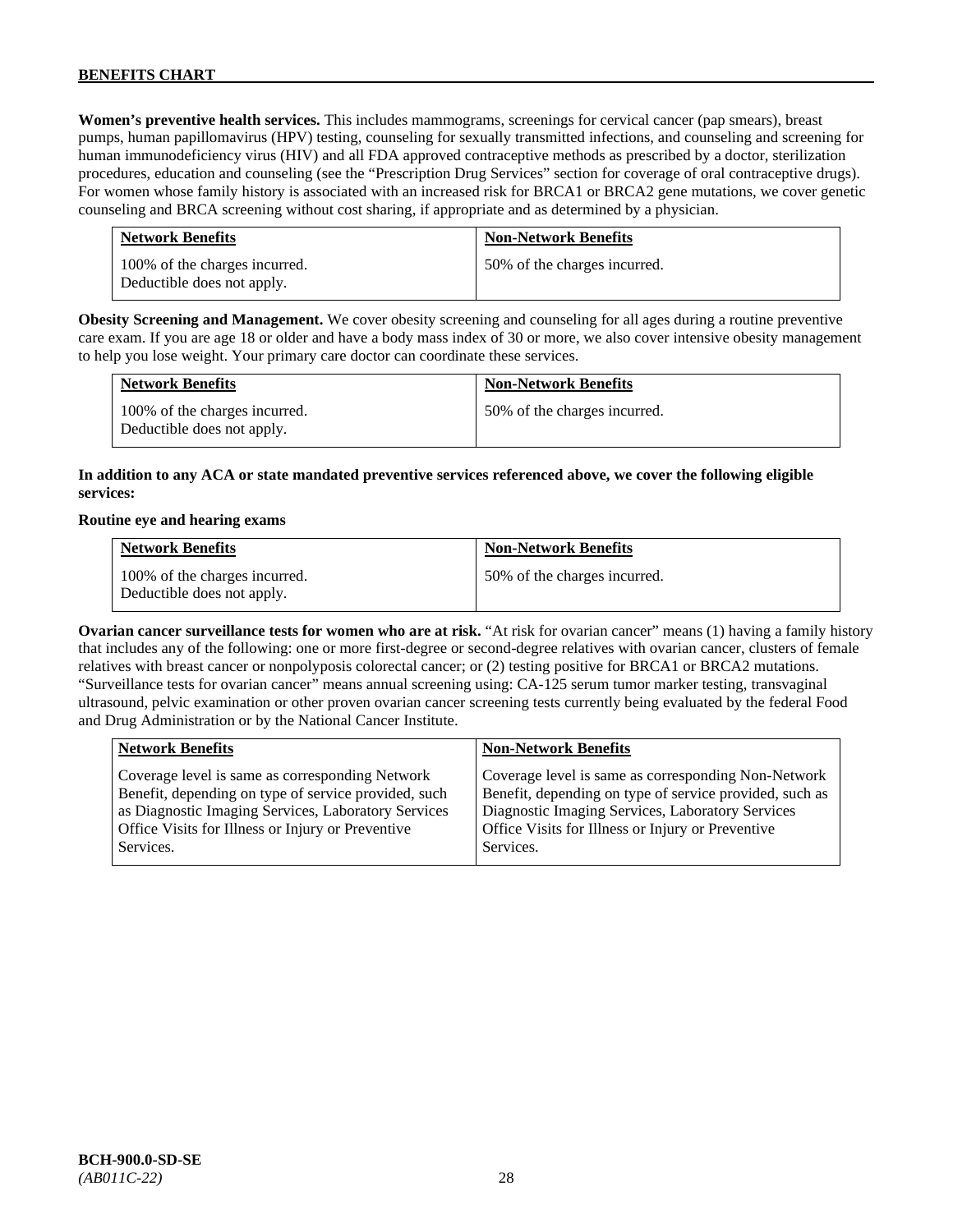**Peak flow meters for Insureds diagnosed with asthma.** Must be prescribed by a licensed provider.

| Network Benefits                                            | <b>Non-Network Benefits</b>   |
|-------------------------------------------------------------|-------------------------------|
| 100% of the charges incurred.<br>Deductible does not apply. | 150% of the charges incurred. |

**Glucose meters prescribed by a licensed provider** (other than continuous glucose monitoring systems which are covered under the "Diabetic Equipment and Supplies" section in this Benefits Chart)

| <b>Network Benefits</b>                                                                       | <b>Non-Network Benefits</b>  |
|-----------------------------------------------------------------------------------------------|------------------------------|
| 100% of the charges incurred.<br>Deductible does not apply.                                   | 50% of the charges incurred. |
| Glucose meters are limited to meters on the formulary<br>and must be obtained from a pharmacy |                              |

#### **Retinopathy screening for Insureds diagnosed with diabetes**

| Network Benefits                                            | Non-Network Benefits          |
|-------------------------------------------------------------|-------------------------------|
| 100% of the charges incurred.<br>Deductible does not apply. | 150% of the charges incurred. |

#### **Hemoglobin A1C testing for Insureds diagnosed with diabetes**

| Network Benefits                                            | <b>Non-Network Benefits</b>  |
|-------------------------------------------------------------|------------------------------|
| 100% of the charges incurred.<br>Deductible does not apply. | 50% of the charges incurred. |

# **International Normalized Ratio (INR) testing for Insureds diagnosed with liver disease and/or bleeding disorders**

| Network Benefits                                            | <b>Non-Network Benefits</b>  |
|-------------------------------------------------------------|------------------------------|
| 100% of the charges incurred.<br>Deductible does not apply. | 50% of the charges incurred. |

# **Low-density Lipoprotein (LDL) testing for Insureds diagnosed with heart disease**

| <b>Network Benefits</b>                                     | <b>Non-Network Benefits</b>   |
|-------------------------------------------------------------|-------------------------------|
| 100% of the charges incurred.<br>Deductible does not apply. | 150% of the charges incurred. |

#### **Limitations:**

• Services are not preventive if received as part of a visit to diagnose, manage or maintain an acute or chronic medical condition, illness or injury. When that occurs, unless otherwise indicated above, standard deductibles, copayments or coinsurance apply.

#### **Not Covered:**

See "Services Not Covered" in the Certificate.

# **TELEHEALTH/TELEMEDICINE SERVICES**

#### **Definitions:**

**Telehealth, Telemedicine, or Virtual Care.** This is a means of communication between a health care professional and a patient. This includes the use of secure electronic information, imaging, and communication technologies, including:

- interactive audio or audio-video
- interactive audio with store-and-forward technology

**BCH-900.0-SD-SE**  *(AB011C-22)* 29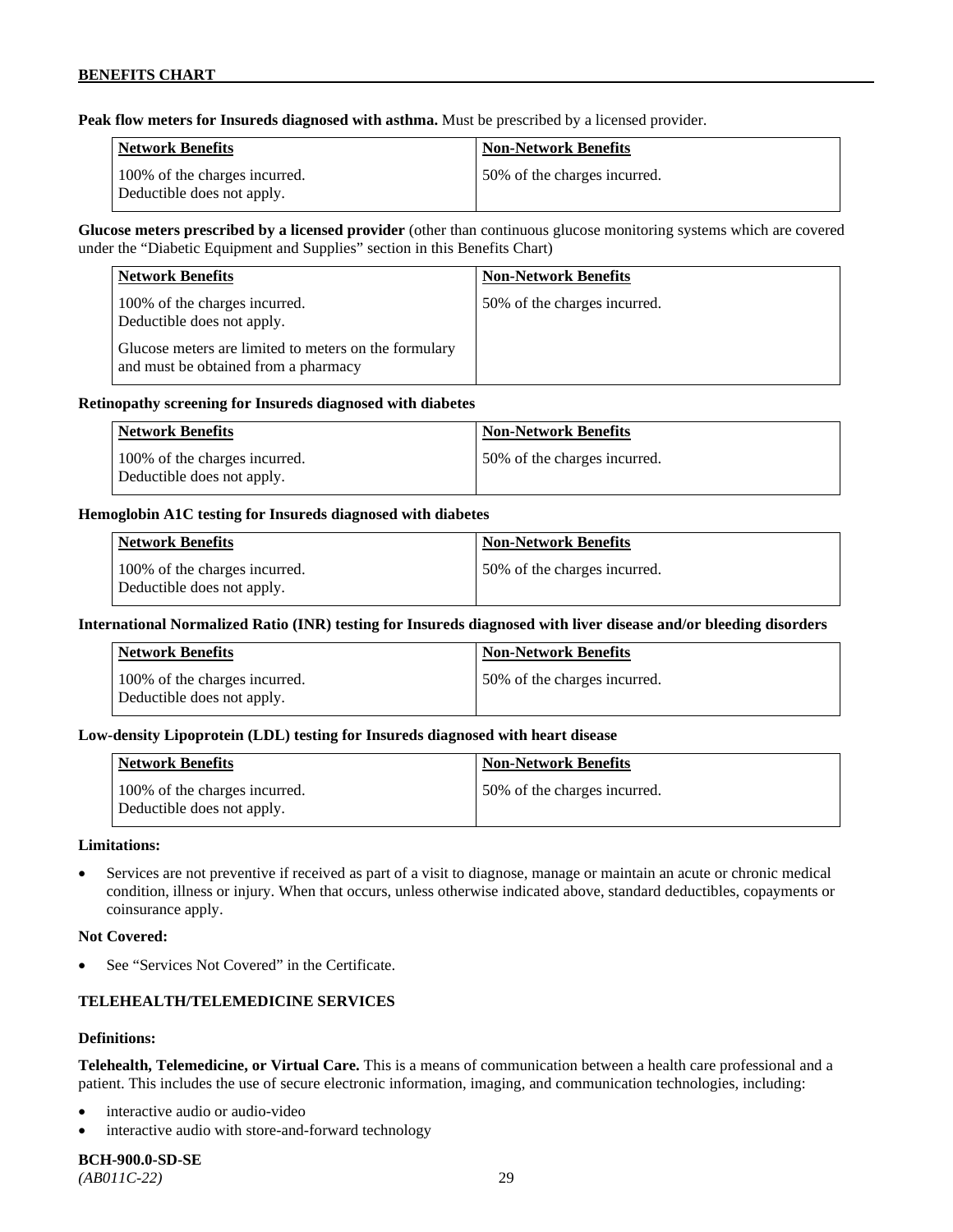- chat-based and email-based systems
- physician-to-physician consultation
- patient education
- data transmission
- data interpretation
- digital diagnostics (algorithm-enabled diagnostic support)
- digital therapeutics (the use of personal health devices and sensors, either alone or in combination with conventional drug therapies, for disease prevention and management)

# Services can be delivered:

Synchronously: the patient and health care professional are engaging with one another at the same time; or Asynchronously: the patient and health care professional engage with each other at different points in time.

**Telephone Visits.** Live, synchronous, interactive encounters over the telephone between a patient and a healthcare provider.

**E-visit or chat-based visits.** Asynchronous online or mobile app encounters to discuss a patient's personal health information, vital signs, and other physiologic data or diagnostic images. The healthcare provider reviews and delivers a consultation, diagnosis, prescription or treatment plan after reviewing the patient's visit information.

**Virtuwell.** This is an online service for you to receive a diagnosis and treatment for certain conditions, such as a cold, flu, ear pain and sinus infections. You may access the Virtuwell website at [Virtuwell.com.](https://www.virtuwell.com/)

**Video Visits.** Live, synchronous, interactive encounters using secure web-based video between a patient and a healthcare provider.

# **Covered Services:**

The Plan covers the following methods of receiving care for services that would be eligible under the Plan if the service were provided in person.

#### **Scheduled Telephone Visits**

| <b>Network Benefits</b>       | <b>Non-Network Benefits</b>  |
|-------------------------------|------------------------------|
| 100% of the charges incurred. | 50% of the charges incurred. |

# **E-visits**

# **Access to online care through Virtuwell at [Virtuwell.com](http://www.virtuwell.com/)**

| <b>Network Benefits</b>       | <b>Non-Network Benefits</b> |
|-------------------------------|-----------------------------|
| 100% of the charges incurred. | Not applicable.             |

# **All other E-visits**

| <b>Network Benefits</b>       | <b>Non-Network Benefits</b>  |
|-------------------------------|------------------------------|
| 100% of the charges incurred. | 50% of the charges incurred. |

# **Video visits**

| <b>Network Benefits</b>                                                                                                                                                                                 | <b>Non-Network Benefits</b>                                                                                                                            |
|---------------------------------------------------------------------------------------------------------------------------------------------------------------------------------------------------------|--------------------------------------------------------------------------------------------------------------------------------------------------------|
| Coverage level is same as corresponding Network<br>benefit, depending on type of service provided, such as<br>Office Visits for Illness or Injury, Inpatient or<br><b>Outpatient Hospital Services.</b> | Coverage level is same as corresponding Non-Network<br>Benefit, depending on type of service provided, such as<br>Office Visits for Illness or Injury. |

# **Not Covered:**

See "Services Not Covered" in the Certificate.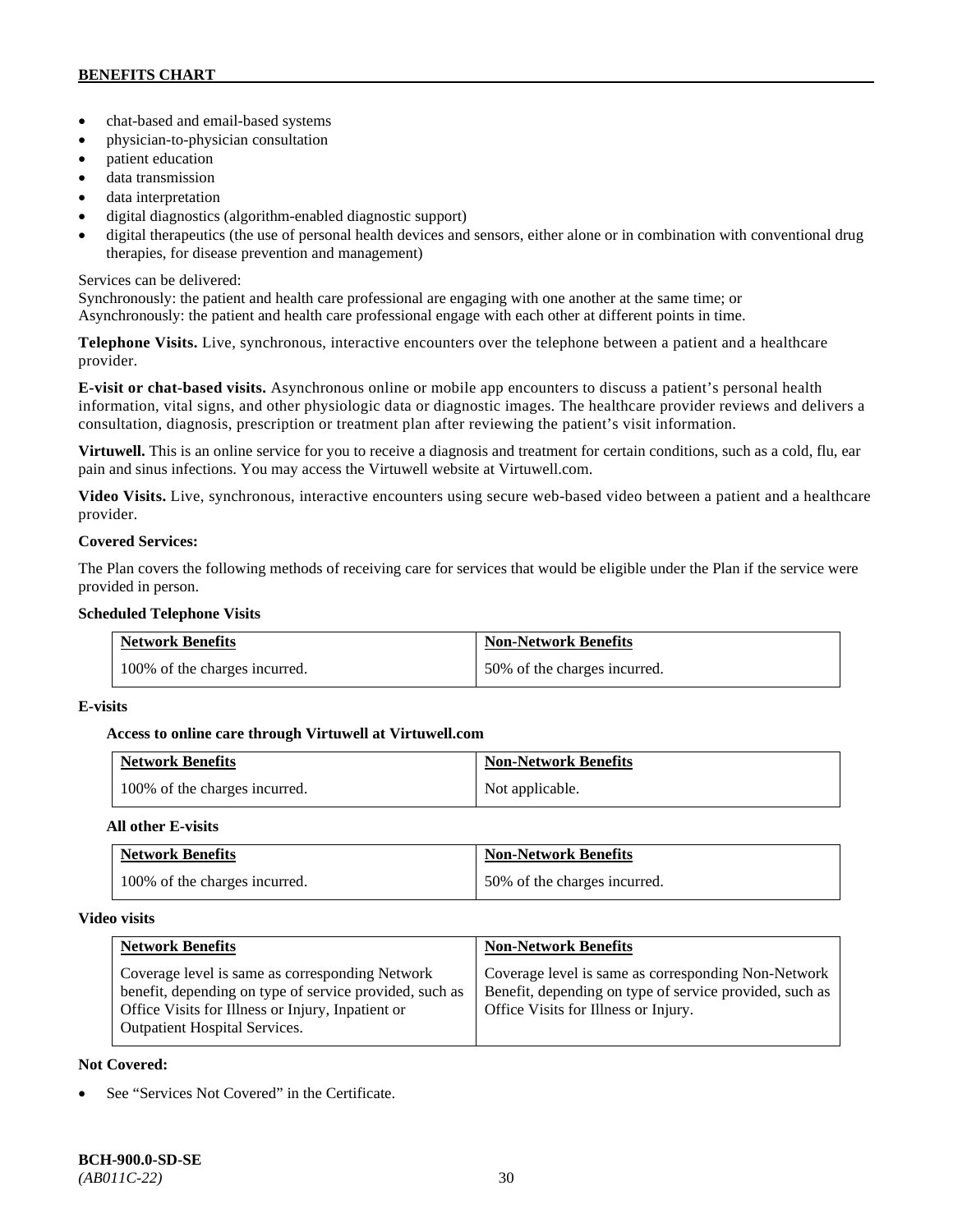# **TRANSPLANT SERVICES**

#### **Applicable Definitions:**

**Autologous.** This is when the source of cells is from the individual's own marrow or stem cells.

**Allogeneic.** This is when the source of cells is from a related or unrelated donor's marrow or stem cells.

**Autologous Bone Marrow Transplant.** This is when the bone marrow is harvested from the individual and stored. The patient undergoes treatment which includes tumor ablation with high-dose chemotherapy and/or radiation. The bone marrow is reinfused (transplanted).

**Allogeneic Bone Marrow Transplant.** This is when the bone marrow is harvested from the related or unrelated donor and stored. The patient undergoes treatment which includes tumor ablation with high-dose chemotherapy and/or radiation. The bone marrow is reinfused (transplanted).

**Autologous/Allogeneic Stem Cell Support.** This is a treatment process that includes stem cell harvest from either bone marrow or peripheral blood, tumor ablation with high-dose chemotherapy and/or radiation, stem cell reinfusion, and related care. Autologous/allogeneic bone marrow transplantation and high dose chemotherapy with peripheral stem cell rescue/support are considered to be autologous/allogeneic stem cell support.

**Designated Transplant Center.** This is any health care provider, group or association of health care providers designated by us to provide services, supplies or drugs for specified transplants for our Insureds.

**Transplant Services.** This is transplantation (including retransplants) of the human organs or tissue listed below, including all related post-surgical treatment, follow-up care and drugs and multiple transplants for a related cause. Transplant services do not include other organ or tissue transplants or surgical implantation of mechanical devices functioning as a human organ, except surgical implantation of an FDA approved Ventricular Assist Device (VAD) or total artificial heart, functioning as a temporary bridge to heart transplantation.

Prior authorization is required prior to consultation to support coordination of care and benefits.

#### **Covered Services:**

We cover eligible transplant services (as defined above) while you are covered under this Benefits Chart. Transplants that will be considered for coverage are limited to the following:

- Kidney transplants for end-stage disease.
- Cornea transplants for end-stage disease.
- Heart transplants for end-stage disease.
- Lung transplants or heart/lung transplants for: (1) primary pulmonary hypertension; (2) Eisenmenger's syndrome; (3) end-stage pulmonary fibrosis; (4) alpha 1 antitrypsin disease; (5) cystic fibrosis; and (6) emphysema.
- Liver transplants for: (1) biliary atresia in children; (2) primary biliary cirrhosis; (3) post-acute viral infection (including hepatitis A, hepatitis B antigen e negative and hepatitis C) causing acute atrophy or post-necrotic cirrhosis; (4) primary sclerosing cholangitis; (5) alcoholic cirrhosis; and (6) hepatocellular carcinoma.
- Allogeneic bone marrow transplants or peripheral stem cell support associated with high dose chemotherapy for: (1) acute myelogenous leukemia; (2) acute lymphocytic leukemia; (3) chronic myelogenous leukemia; (4) severe combined immunodeficiency disease; (5) Wiskott-Aldrich syndrome; (6) aplastic anemia; (7) sickle cell anemia; (8) non-relapsed or relapsed non-Hodgkin's lymphoma; (9) multiple myeloma; and (10) testicular cancer.
- Autologous bone marrow transplants or peripheral stem cell support associated with high-dose chemotherapy for: (1) acute leukemias; (2) non-Hodgkin's lymphoma; (3) Hodgkin's disease; (4) Burkitt's lymphoma; (5) neuroblastoma; (6) multiple myeloma; (7) chronic myelogenous leukemia; and (8) non-relapsed non-Hodgkin's lymphoma.
- Pancreas transplants for simultaneous pancreas-kidney transplants for diabetes, pancreas after kidney, living related segmental simultaneous pancreas kidney transplantation and pancreas transplant alone.

To receive Network Benefits, charges for transplant services must be incurred at a Designated Transplant Center.

The transplant-related treatment provided, including expenses incurred for directly related donor services, shall be subject to and in accordance with the provisions, limitations, maximum and other terms of this Benefits Chart.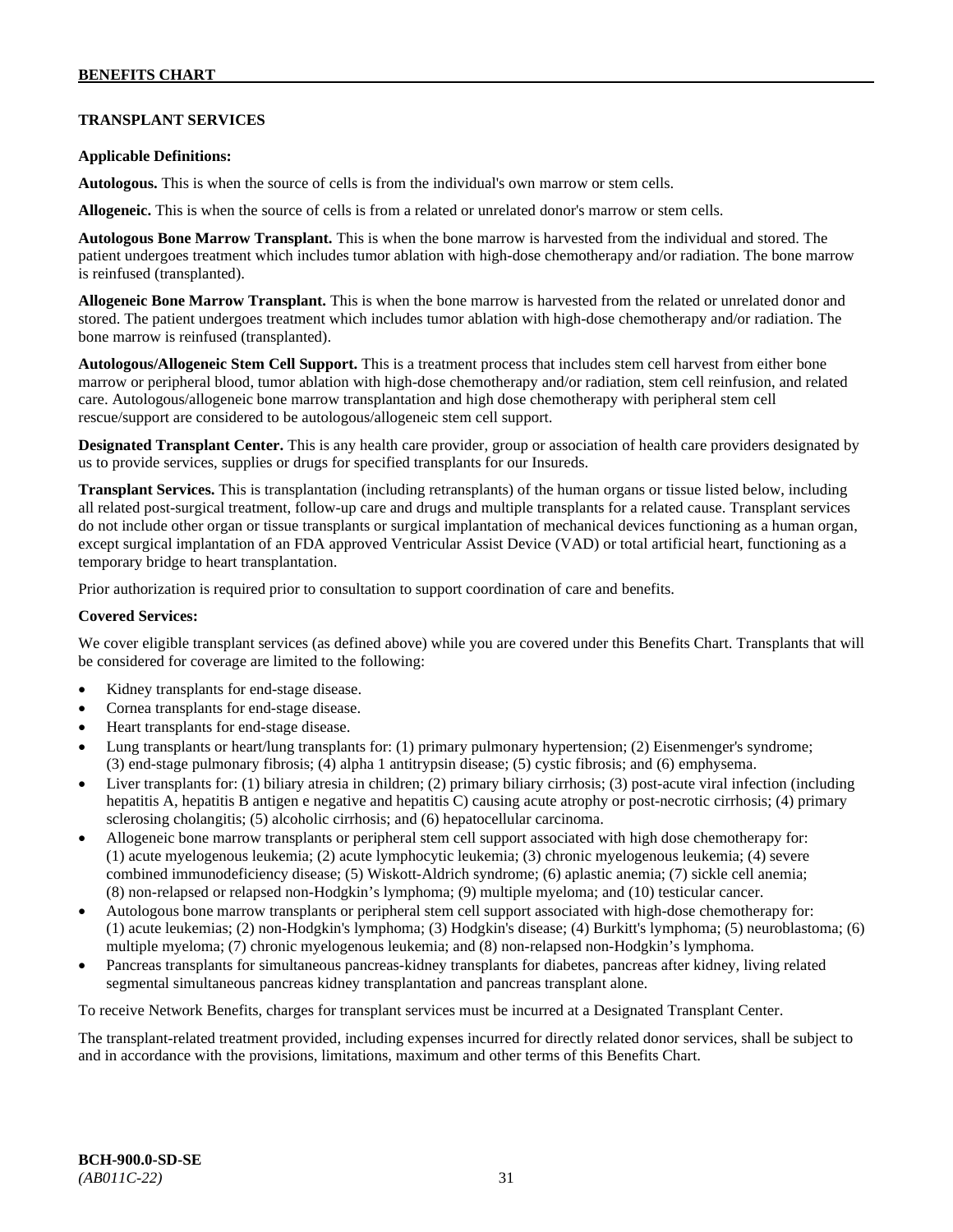Medical and hospital expenses of the donor are covered only when the recipient is an Insured and the transplant and directly related donor expenses have been prior authorized for coverage. Treatment of medical complications that may occur to the donor are not covered. Donors are not considered Insureds, and are therefore not eligible for the rights afforded to Insureds under the Certificate.

The list of eligible transplant services and coverage determinations are based on established medical policies, which are subject to periodic review and modifications by the medical director.

| <b>Network Benefits</b>                          | <b>Non-Network Benefits</b>                          |
|--------------------------------------------------|------------------------------------------------------|
| See Network Inpatient Hospital Services benefit. | See Non-Network Inpatient Hospital Services benefit. |

#### **Transplant travel benefit for network benefits**

We may provide travel and lodging when an Insured needs a transplant and a designated transplant center is greater than 100 miles from the Insured's primary address.

This benefit is subject to our medical policies (medical coverage criteria). Coverage criteria are available by calling Member Services, or logging on to your "*my*HealthPartners" account a[t healthpartners.com.](http://www.healthpartners.com/)

When submitting receipts for travel and lodging, the Insured will need to attach a letter explaining that the receipts are in conjunction with an authorized organ or bone marrow transplant and include the recipient's name and member ID number or complete a Lodging and Travel Claim form with the receipts.

| <b>Network Benefits</b>                                                                                                                                                                                                                                                                                  | <b>Non-Network Benefits</b> |
|----------------------------------------------------------------------------------------------------------------------------------------------------------------------------------------------------------------------------------------------------------------------------------------------------------|-----------------------------|
| Transplant travel benefits are covered under the<br>Network transplant services benefit.                                                                                                                                                                                                                 | No coverage.                |
| Expenses for travel and lodging for the insured (the<br>transplant recipient) and one adult companion, or up to<br>two companions for a transplant recipient who is a<br>minor dependent, may be covered up to a maximum of<br>\$10,000 per transplant.<br>Lodging coverage is limited to \$100 per day. |                             |

# **Not Covered:**

- We consider the following transplants to be investigative and do not cover them: surgical implantation of mechanical devices functioning as a permanent substitute for human organ, non-human organ implants and/or transplants and other transplants not specifically listed in this Benefits Chart.
- See "Services Not Covered" in the Certificate.